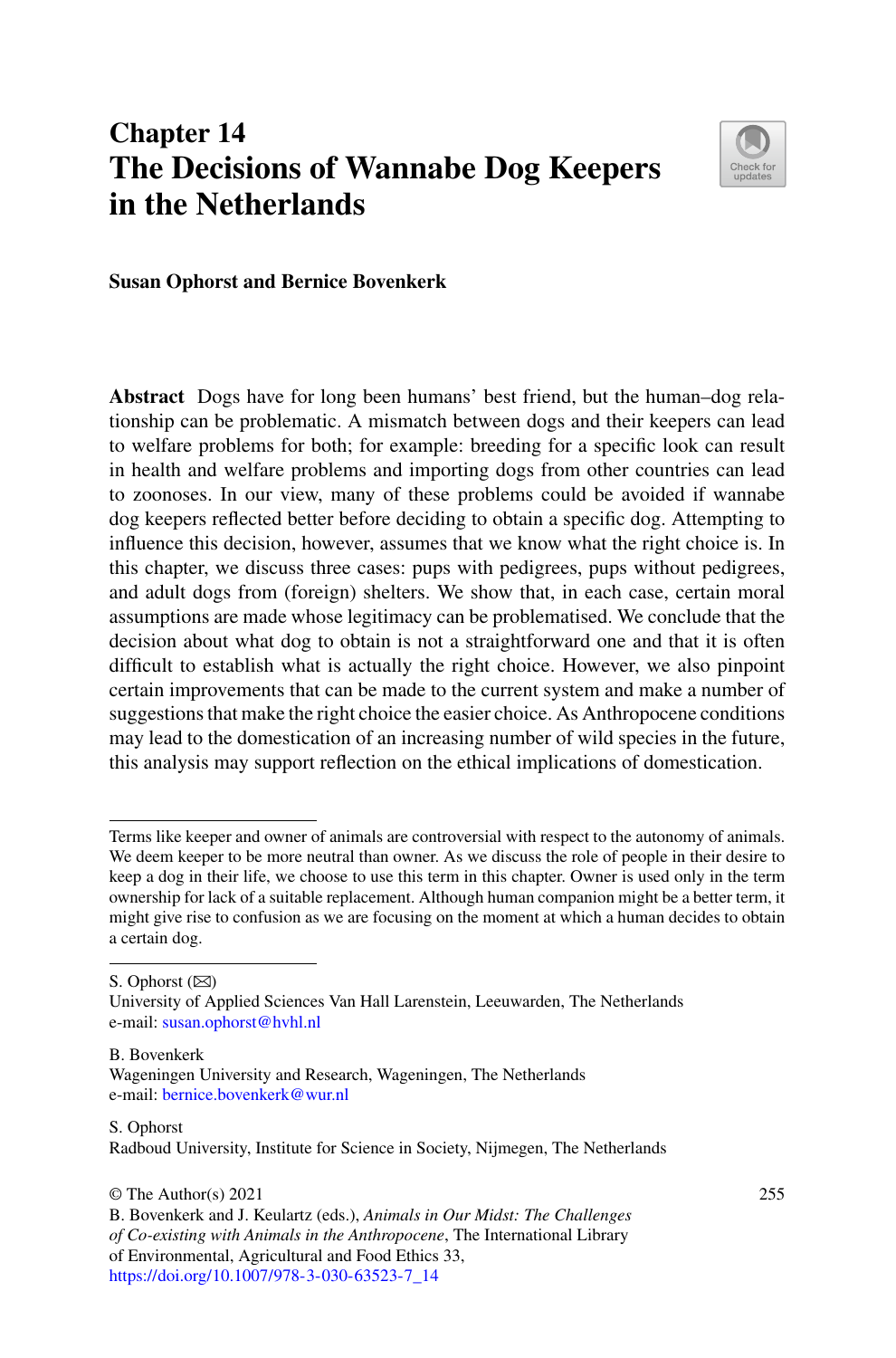#### **14.1 Introduction**

As dogs are one of the most successfully domesticated species over the longest period of time, they are the quintessential example of the Anthropocenic animal. A long period of mutual influence has provided us with a lot of experience and knowledge regarding dogs; we could even say that humans and dogs have been domesticated alongside each other. From living side by side for mutual benefit in hunting and protection, to modern-day circumstances where the dog in Western countries seems totally dependent on humans, the human–dog relationship gives rise to discussion on domestication and its boundaries. Because of their long history of domestication, dogs provide an interesting illustration of the human–animal relationship and its multiple ethical challenges in the Anthropocene. The domestication of dogs could even be regarded as a paradigm case for the challenges that human–companion animal relationships face in the Anthropocene. As argued in the introduction to this volume, changing habitats and climatic circumstances lead to formerly wild animals increasingly becoming liminal. The next—perhaps inevitable—step may be the future domestication of currently wild species (see also the chapter by Palmer in this volume). Following Swart and Keulartz [\(2011\)](#page-19-0), we view domestication as a gradual process; most animals lie somewhere on the continuum between wild and domesticated. As criteria for domestication, we take firstly the degree to which animals have adapted to their human environment and secondly the degree to which they are dependent on it. The more animals have adapted and the more dependent they are on humans, the more domesticated they are. Their level of dependence and adaptation has consequences for their agency, although these consequences are not clear-cut. For example, animals that are very dependent but not well adapted—such as a zoo animal—are frustrated in their agency, as they have little influence over their own life but likely do feel the need to express wild behaviour. Many dogs, on the other hand, are both very dependent and very well adapted. In contrast to wild dogs and stray dogs, companion dogs usually do not have the possibility to shape their own life, as their decisions are limited about, for example, where to live with what companions and with what conspecifics to mate. On the other hand, the fact that dogs are so adaptable means that they have learnt to express their agency in different ways, and they are very capable of conveying their wishes to their keepers. It is no coincidence that recent literature on animal philosophy often focuses on the human–dog relationship (Hearne [2016;](#page-18-0) Haraway [2007\)](#page-18-1); dogs' adaptability and long history of domestication have enabled communication and collaboration between humans and dogs. For these reasons, we want to reflect on the lessons that can be learned from this 'successful' domestication story.

The human–dog relationship has undergone several changes: from living side by side for mutual benefit in hunting and protection, to the breeding of dogs specifically as workers, to modern-day circumstances where in Western countries dogs are primarily kept for their company and in order to confer status. All these situations have given rise to their own moral problems, leading to discussions on the justification of domestication and its boundaries. Problems faced today, for example, include dog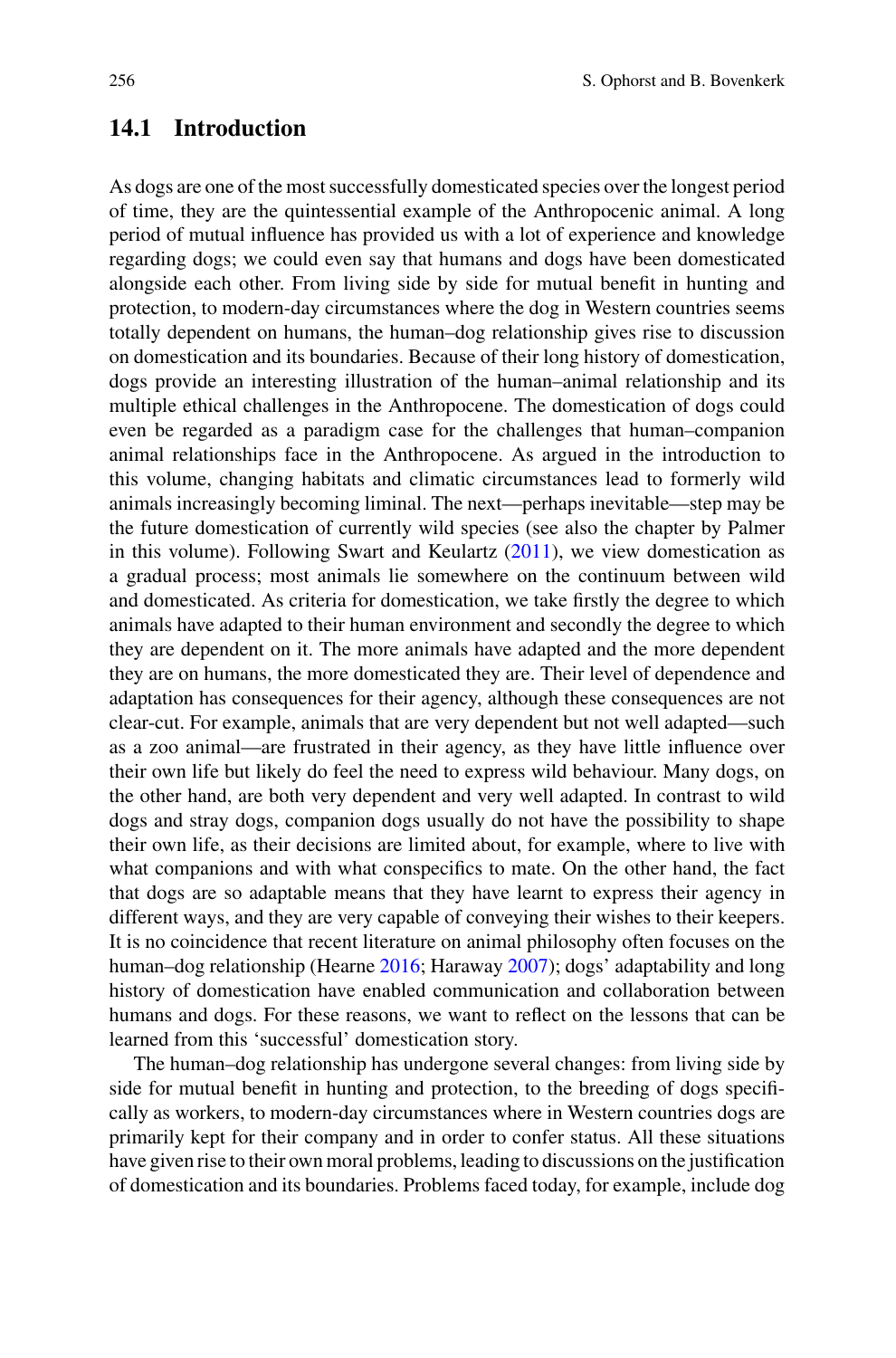health and welfare problems due to breeding for exaggerated looks, biting incidents, zoonotic diseases as a result of the importation of dogs, and health and welfare problems as well as a lack of socialisation of dogs in illegal breeding operations. In our view, many of these problems stem from the way in which people decide what dog to obtain and could be avoided if this decision moment was influenced. Of course, more ethical problems follow once one obtains the dog. Is one allowed to spay the dog for example? What should be done when the dog becomes ill and has to undergo a costly operation? Under what circumstances is one allowed to euthanise a dog? However, these problems are not the topic of this chapter, as they do not stem from the decision moment and can therefore not be influenced in the same way.

There are 1.5 million dogs in the Netherlands. As this number has been more or less consistent over the last decade, to maintain this number of dogs in society, with an average life expectancy of 10 years, each year a decision is made 150,000 times by humans to bring a new dog into their home. Of this number of dogs, Neijenhuis and Hopster [\(2017\)](#page-18-2) established that 65% were born in the Netherlands, of which 26% had a pedigree. Of the remaining 35%, 16% were imported and 19% not registered—the latter being illegal in the Netherlands, which has had a mandatory identification and registration system for dogs since 2014. Different considerations by humans lead to different choices about dogs, each giving rise to its own ethical problems.

In the following sections, we discuss these choices and relate them to views expressed by animal ethicists on dog ownership in particular or pet ownership in general. Pups with pedigrees, pups without pedigrees, and adult dogs from (foreign) shelters form the cases that feature in these sections. At the end of this chapter, we discuss what can be learned from the perspective of different choices by humans and the steps forward that can be made in the interest of both dog and human. We show that, in each case, certain moral assumptions are made whose legitimacy can be problematised. We conclude that the decision about what dog to obtain is not a straightforward one and that it is often difficult to establish what is actually the right choice. This is important to realise, because if many of the problems that we encounter with dogs originate from the moment of the decision to obtain a specific dog, and if we want to somehow steer this decision moment in the right direction, we need some perspective on what that right direction is. By discussing different motivations for obtaining a specific type of dog and problematising these, we aim to make wannabe dog keepers reflect more on the implications of such a decision.

# **14.2 Animal Ethicists' Views on Dog Ownership**

Numerous animal ethicists have engaged in the discussion regarding problematic aspects of dogs as companion animals. The ideas of a number of influential scholars are used in this chapter to show the variety of ideas on this topic. What they all share is that they have a view on animal welfare. In nearly all animal ethics theories, the central idea is that we should not harm animal welfare and that we should promote positive animal welfare. However, ethicists from different theoretical backgrounds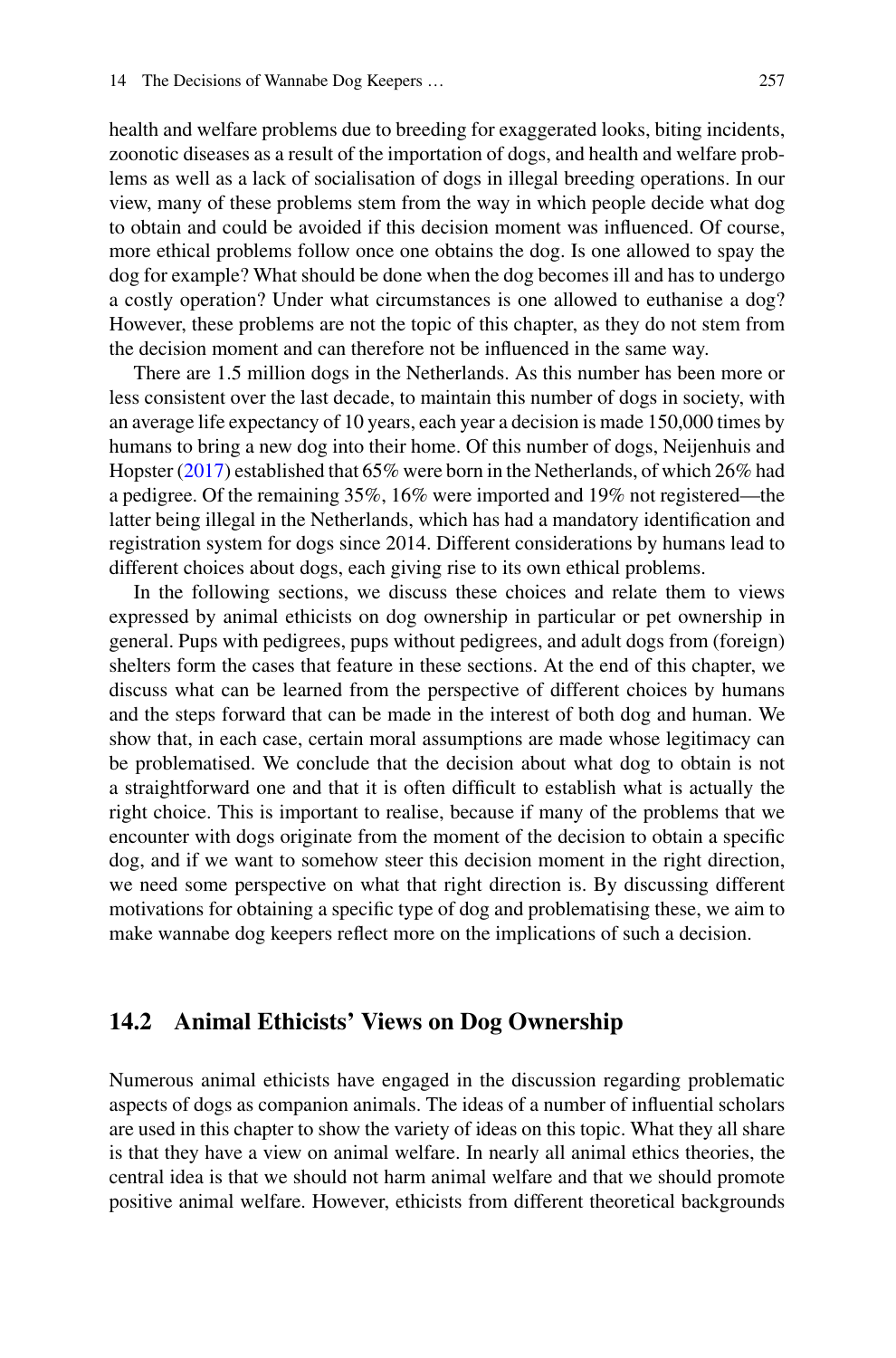may hold different views on what welfare entails. For example, some define welfare as having pleasant affective states, others focus on the ability of an animal to carry out species-specific or natural behaviour, and yet others hold a broad view of welfare as well-being over the course of the animal's whole life (see Bovenkerk and Meijboom [2013\)](#page-17-0). Moreover, the significance that is attached to welfare differs between different theoretical frameworks. For example—generally speaking—for welfarists, the only criterion to determine correct treatment of animals is the effects on their welfare, whereas Kantians also take considerations beyond welfare into account, and ecocentrists contend that a certain amount of suffering is simply part of an animal's life. This implies that, if a good decision about obtaining a dog is dependent at least partly on dog welfare, determining the right decision will be dependent on what moral theory one holds and how one defines welfare.

Utilitarian philosopher Peter Singer [\(1973\)](#page-19-1) sees no problem about keeping dogs as companion animals as such, as long as suffering is avoided. He does not differentiate between domesticated and wild animals; all animals have an equal interest in experiencing enjoyment and avoiding suffering. This obligates the keepers of dogs to treat them well and prevent them from being harmed. In contrast, legal scholar Gary Francione (and Garner [2010\)](#page-17-1) thinks that pet keeping in general is problematic, as it depends on the idea that pets are human property. The assertion that pets are property suggests that they are things and condemns them to being mistreated, but animals are clearly not things. As animals have moral and legal rights in his view, and beings with rights should, most fundamentally, not be treated as human property, we should not keep pets. In this view, the purposeful breeding of puppies should be abolished, and with that the practice of keeping dogs as companion animals will die out eventually. In the meantime, we should only adopt dogs from shelters and treat them as equal companions rather than 'slaves'. Francione is opposed to domestication as this violates animal rights and makes animals thoroughly dependent on humans. Domesticated animals 'are dependent on us for everything that is important in their lives: when and whether they eat or drink, when and where they sleep or relieve themselves, whether they get any affection or exercise' (Francione [2012\)](#page-17-2). This view contrasts with the idea of scholars such as Stephen Budiansky [\(1992\)](#page-17-3) and Baird Callicott [\(1992\)](#page-17-4) that domesticated animals have hypothetically signed an unspoken 'domestication contract'. In Budiansky's view, dogs initiated their own domestication; by choosing to associate with humans, they have gained many benefits and this has given them an enormous evolutionary advantage. However, both Budiansky and Callicott argue that, when animals in a specific situation are made worse off than they would have been in the wild, or when the relationship between humans and animals has been undermined by maltreatment, the contract has been broken by humans and a domestication contract can no longer serve to justify these practices. They think that this is the case mainly in relation to the way in which livestock are raised and do not appear to have a problem with the domestication of dogs. Clare Palmer [\(1997\)](#page-18-3), on the other hand, rejects the notion of a domestication contract, as a contract presupposes informed consent, which is something that animals cannot give. Moreover, even if the ancestors of currently living animals had voluntarily entered into a domestication contract, this cannot be assumed to still hold to this day.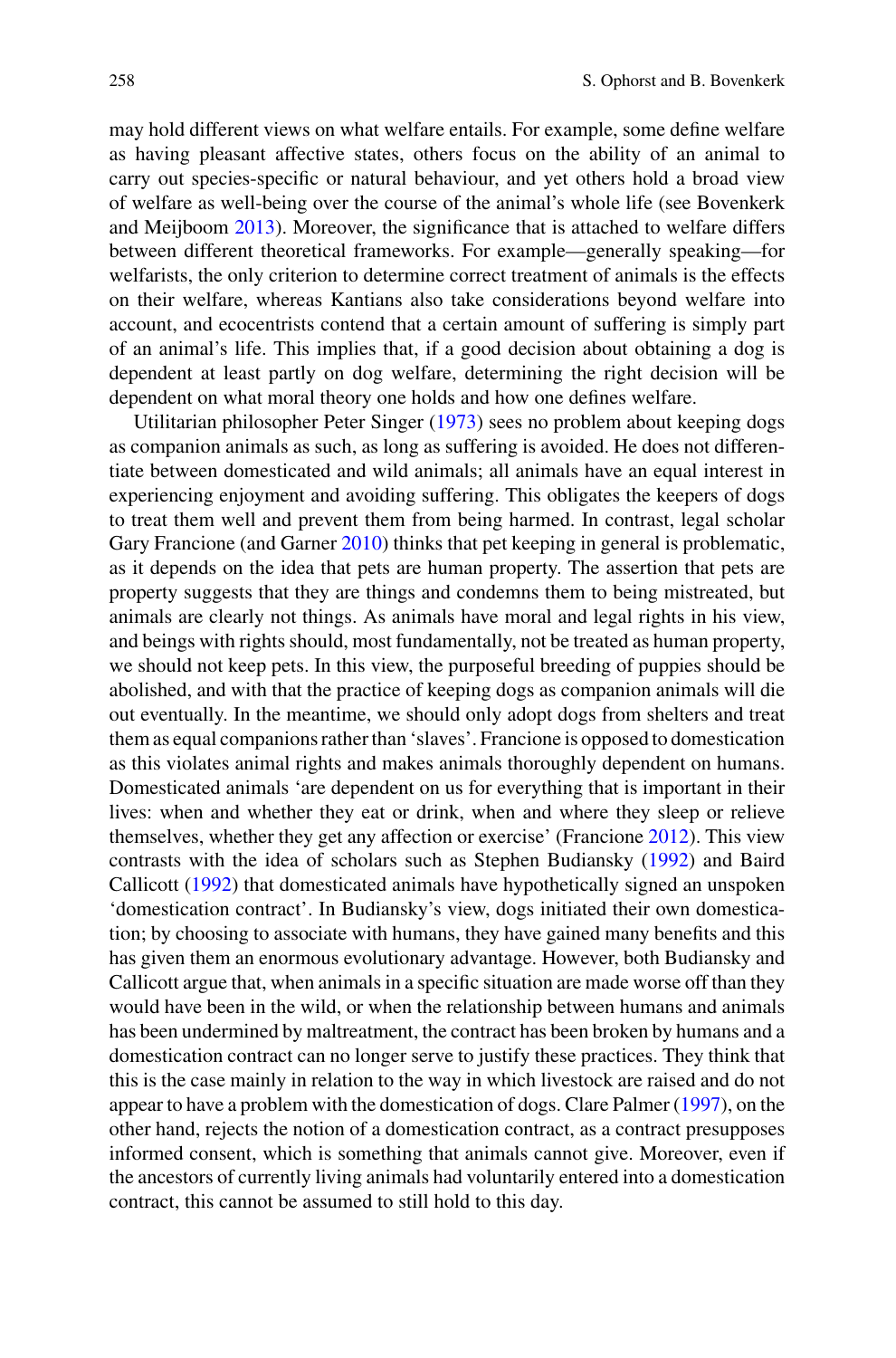In Palmer's view [\(2010;](#page-18-4) Sandøe et al. [2015\)](#page-18-5) then, we cannot justify our treatment of domesticated animals by assuming a domestication contract. The fact that we have domesticated animals gives rise to special obligations towards them. According to her contextual-relational ethics, there is a difference in humans' duties towards domesticated as compared to wild animals. Whereas a laissez-faire attitude towards wild animals is warranted, we have special obligations towards companion animals, livestock, or laboratory animals, because we have brought them into the situation in which they find themselves and they are dependent on us for their well-being. In fact, by domesticating them, we determine not only their freedom of movement and possibilities to make decisions for themselves, but even their genetic make-up. These actions of ours give rise to a moral commitment to take special care of their well-being.

This commitment is further elaborated regarding dogs by Kristien Hens [\(2009\)](#page-18-6), who also argues from a relational-ethical perspective. She views the human–dog relationship as a reciprocal one; a relationship that is enabled by the fact that both human and dog are social animals. She argues, in contrast to Francione, that dogs are not treated as things or tools: 'It is questionable whether the relationship dog-human would have been so successful if they were merely man's tools…. it is more than just one of master versus slave' (Hens [2009,](#page-18-6) 6). Therefore, 'if we want to think of a proper ethic towards dogs, we must do so in the context of the dog and its specific niche, which is the human world, not using some vision of the dog as a wild animal' (Hens [2009,](#page-18-6) 5). Because dogs are 'natureculture' animals and we have decided to have a relationship with them and take them into our homes and families and in effect make them part of our communities, we have additional responsibilities towards them over and above our general responsibilities towards all sentient animals. Not only does she deem caring for the emotional and physical welfare of dogs as the responsibility of humans, but also sees special responsibilities, such as 'ensuring a bond of trust, which should not easily be broken' as part of the commitment (Hens [2009,](#page-18-6) 3). Dogs in her view, then, have an interest in maintaining a good relationship with humans and in being part of the human community. Special obligations to which this gives rise include, for example, the creation of dog parks, teaching schoolchildren how to handle dogs, and having strict government regulations on breeding.<sup>[1](#page-4-0)</sup> The special obligations also extend to the moment of choice to obtain a particular dog; in Hens' view, this should be done only after thorough reflection. Moreover, simply taking a dog to a shelter before the holiday season would violate the relation of trust between dog and human.

Sue Donaldson and Will Kymlicka [\(2011\)](#page-17-5) give a political turn to this relational and rights-based ethic: domestic dogs should be seen as individual agents with basic rights and citizenship rights, as they are already part of our society. As we brought them into our world by domesticating them, we owe them full inclusion as it is just as much their world as ours. Contrary to Francione, these authors do not see

<span id="page-4-0"></span><sup>&</sup>lt;sup>1</sup>Despite the focus on special responsibilities towards dogs on the basis of their place in the family and mixed community, she argues that there are limits to these responsibilities: we do not have the same responsibilities towards dogs as towards our children for example.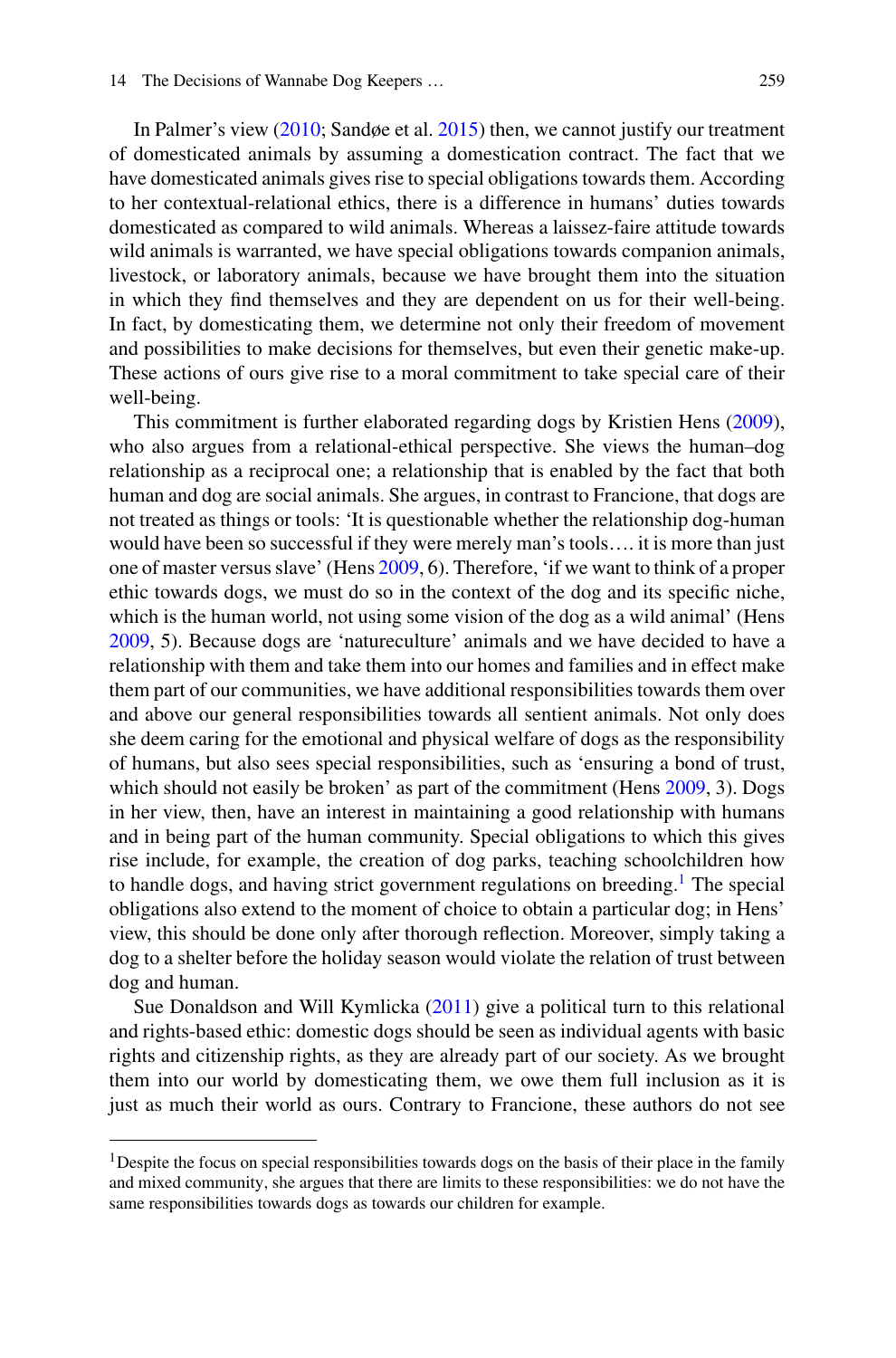the dependency of domesticated animals as necessarily undignified; for them, what matters is how we respond to dependency. Dependency should not necessarily be regarded as a weakness, but as a basis for a good relationship: 'If we don't view dependency as intrinsically undignified, we will see the dog as a capable individual who knows what he wants and how to communicate in order to get it – as someone who has the potential for agency, preferences, and choice' (Donaldson and Kymlicka [2011,](#page-17-5) 84). Different individuals in the human–animal relationship should be able to realise their own versions of the good life, and this means that dogs should be given the opportunity to make important choices for themselves. Such a choice could also mean that a dog no longer wants to live with a human family. The good life for a specific dog could be to become a stray dog and find a new pack outside a human family.

Finally, the good life is also central in Martha Nussbaum's capabilities approach [\(2006\)](#page-18-7). According to this approach, justice demands that each individual is treated with respect for his/her dignity and flourishing. Each individual has certain innate capabilities and the good resides in the opportunity that the individual has to utilise those capabilities, as this is what makes the individual flourish. In order to find out what constitutes flourishing for an individual, one must create the opportunities for the individual to live up to his/her species norm. As dogs have co-evolved with humans for millennia, their species norm is different from that of wild dogs or wolves; a flourishing life for them entails their having possibilities for choice and for cultivating their capabilities, and this means that they need to be trained and disciplined to a certain extent by human guardians, just like human children. Just like Donaldson and Kymlicka, Nussbaum extends her theory of justice to the political realm. Although not giving a definite list, she suggests a number of capabilities that must be respected for animals to be able to flourish and that lead to political principles. Life and bodily health are obvious capabilities that must be met. Furthermore, she argues that, in the capabilities approach, animals are entitled to bodily integrity. For example, their bodies should not be 'mutilated' out of aesthetic motivations (Nussbaum [2006,](#page-18-7) 395). To the extent that they are capable of it, animals are entitled to make their own choices, receive suitable education or training, play, have room to move around, and have access to a variety of activities. They should also be able to form attachments to, and express love and care for, human or non-human others. Legally, animals should be granted political rights and the legal status of beings with dignity (Nussbaum [2006,](#page-18-7) 399). Finally, they have the right to the integrity of their habitat, either wild or domestic.

Against the background of animal ethics theories regarding domesticated animals, and dog keeping in particular, we next look at different practices in which dogs are obtained and point out a number of challenges in each case. We first discuss pups with pedigrees, then pups without pedigrees, and finally adult dogs from (foreign) shelters.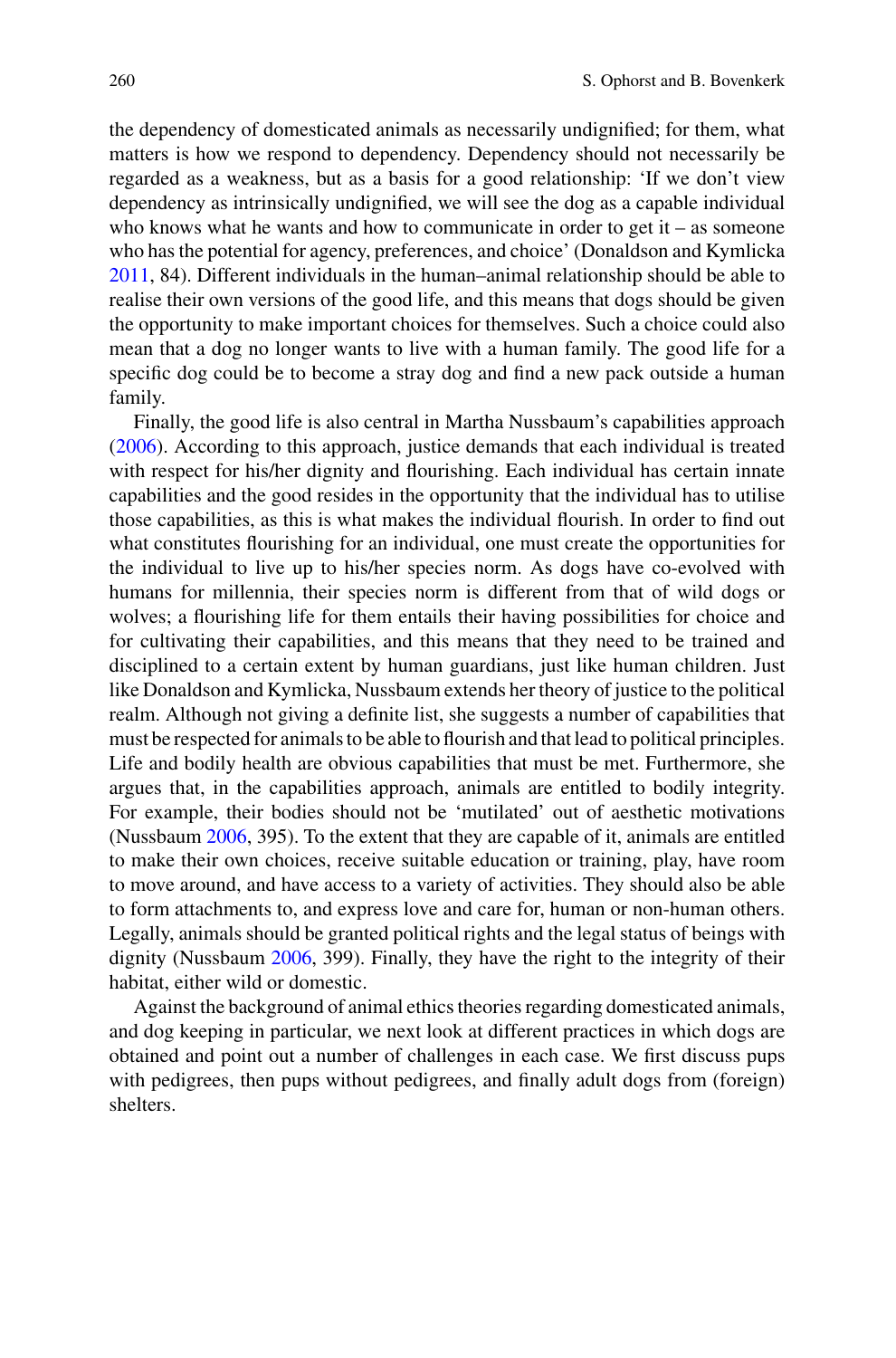# **14.3 Pedigree Pups**

As people who choose to bring a pup with a pedigree into their home often use the pedigree to legitimise the consciousness and the deliberation of their decision (Bovenkerk and Nijland [2017\)](#page-17-6), we start with an explanation of what a dog pedigree entails. The Fédération Cynologique Internationale (FCI) is an international organisation consisting of members and contract partners in 94 countries, with one organisation per country being allowed to join. It recognises 346 breeds, which are all assigned to countries, mostly based on heritage, which are responsible for drawing up a standard for the characteristics that the breed should have, in terms of appearance, movement, and behaviour. A pedigree is a document that proves that the breed to which the dog belongs has a certain heritage, consisting of pedigree dogs from the same breed. In the Netherlands, this entails DNA testing for all pedigree dogs to verify that the pedigree is correct. Members (kennel clubs) can attach conditions to a pedigree, but this is not obligatory. In the Netherlands, requirements for a pedigree are based on the general welfare of the brood bitch, e.g. the age of her first and last litter and the time needed between consecutive litters. For just a few breeds, there are specific requirements in terms of health, without which a dog cannot receive a pedigree. The majority of breeds do not have such requirements however.

What ethical considerations play a role in the case of pedigree dogs? As Francione wishes to abolish dogs as property, a pedigree dog is certainly not an option for him, as the pedigree is proof of heritage, but also a registration of ownership. One of the rights of dogs that can be seen as violated in pedigree dog breeding is the right to choose their own mate for propagation. In most instances, the dog and the bitch are put together by humans, often without at least the bitch having much say in the matter and being held during the act. An analogy can be made with the purposeful breeding for predictability in offspring and genetic screening in humans, which are subject to ethical and legal discussion. When it comes to embryo selection, Dutch society struggles with the topic (De Haan et al. [2010\)](#page-17-7). Dutch legislation condones embryo selection for the benefit of the embryo itself. This makes it possible to screen for invasive genetic diseases and to abort the embryo if it carries such a disease. It is prohibited, however, if anyone else is the beneficiary, such as a sibling who could benefit from stem cells of the embryo to fight his/her own disease, or parents with certain wishes with regard to their progeny. Grey areas arise where multiple parties benefit. If we transfer this stance to dog breeding, the rule should be that selection in dogs should only be done if the dog is the direct beneficiary of the practice. As the dog stands to gain nothing by being the best hunter, the fastest, or the best example of the breed standard, and this is for the most part just beneficial to humans, the practice of dog breeding certainly is not in accordance with rights that are similar to those of humans. This is where Donaldson and Kymlicka [\(2011\)](#page-17-5) also have problems with the practice of pedigree dog breeding. For them, it is very important that animals can exhibit their own agency, and this includes being able to decide themselves with whom to mate. For Nussbaum, presumably such breeding would be allowed only if it respected dogs' capabilities and led to their flourishing. This may be the case if the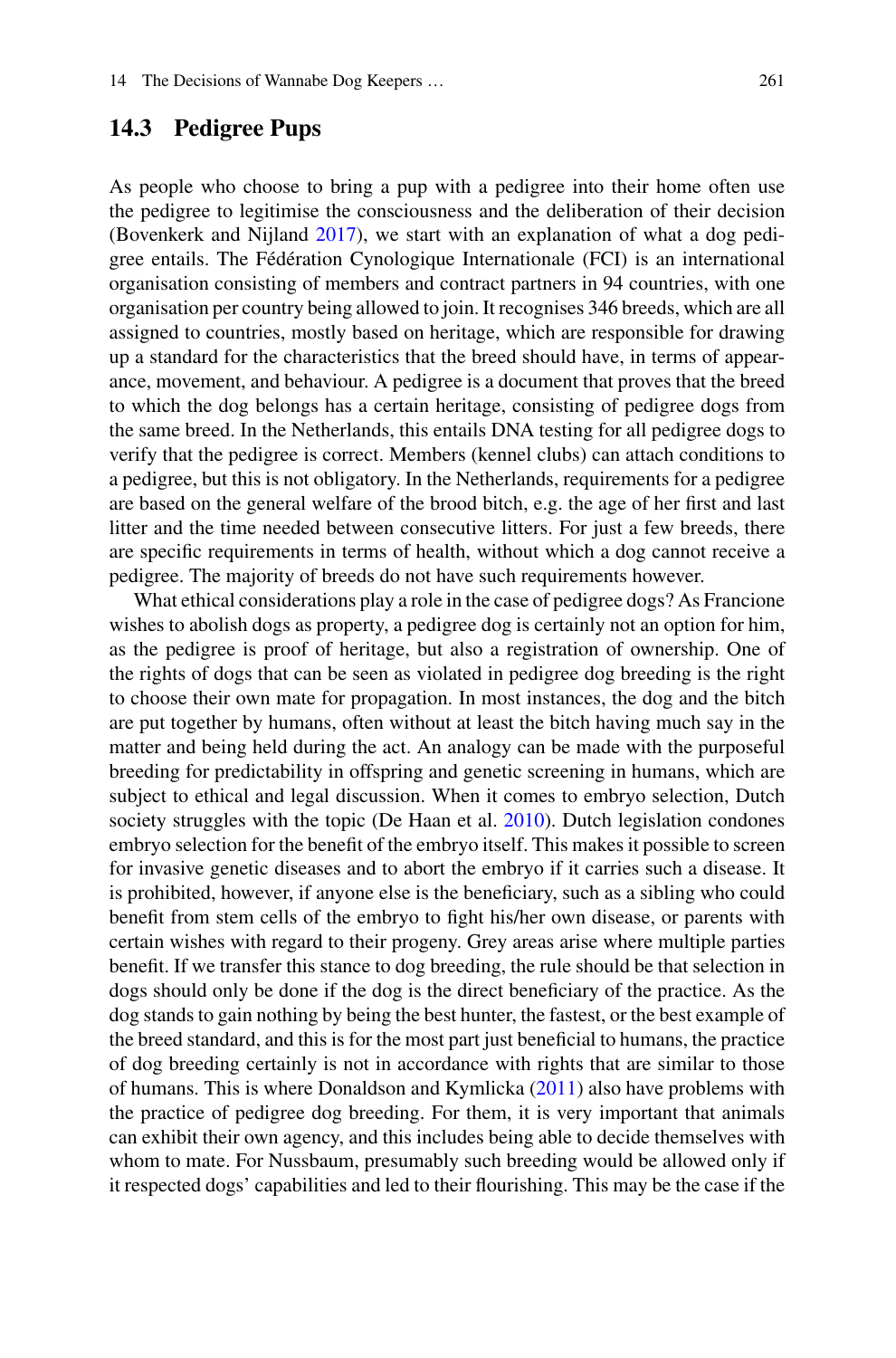selective breeding is carried out to enhance a dog's capabilities—for example when negative side-effects of prior breeding decisions are reversed—but not for harmful aesthetic reasons.

As Singer, Hens, and Palmer emphasise humans' responsibilities towards dogs, albeit to different degrees and for different reasons, another subject for discussion is the necessity to keep dogs safe and prevent them from harm. As the issue of pedigrees in the Netherlands depends on certain rules regarding the well-being of the brood bitch, pedigrees can be said to contribute to the safekeeping of dogs.

To obtain a pedigree, a dog must stem from parents from the same breed. This limits the possibilities of propagation. Not only is the dog's freedom to choose a mate for propagation limited by this practice, but pedigree breeding also increases the risk of hereditary diseases, which can be caused by breeding in a limited gene pool.

As some of these diseases, such as heart conditions, cancer, hip dysplasia, or epilepsy, cause suffering throughout the dog's life or shorten its life expectancy, dogs are not protected from harm in these instances.

On the other hand, pedigrees can be used to prevent hereditary diseases. A pedigree is a registration, which can also be used in health testing of dogs. The test results are connected to the pedigree of the tested dog and can then be traced back in a database. As some diseases are breed specific, DNA tests for certain conditions can vary for different breeds and therefore the ancestry of the dog is relevant. By using the information from these databases and checking for genetic closeness, choices in breeding can be made that diminish the risk of hereditary diseases. The pedigree in itself is not a guarantee of this, but the use that the breeder makes of possibilities to prevent the pups being harmed determines whether this goal is met. In other words, depending on how breeders and kennel clubs use their pedigrees, the registration system can be used either to guarantee healthy dogs or have harmful effects.

The standards for each breed are the guidelines for dog-show judges to assess the dogs. Also, breeders' interpretations of these standards play a part in how these guidelines work out in actual dogs. This has led to alterations in the appearance of many breeds over the years (McGreevy and Nicholas [1999\)](#page-18-8), with the exaggeration of certain traits causing health and welfare problems to the dogs. Examples of this include an emphasis on broad chests, which cause problems with movement and with natural delivery, or problems in breathing for brachycephalic dogs, such as French Bulldogs. In these instances, surely harm is done to dogs, and the dogs' interests are not protected by dog-show judges, breeders, and buyers.[2](#page-7-0) These excesses in dog breeding have given rise to an ongoing moral debate about where we should draw the line when changing the genetic make-up of companion animals, analogous to the debate that has been going on about selective breeding and genetic modification in livestock. This debate has focused not only on resulting health and welfare problems,

<span id="page-7-0"></span><sup>&</sup>lt;sup>2</sup>However, it is not so easy to use ethical theory to explain why harm is done to these dogs, as the changes to the dogs have been made before the dogs were born and therefore one cannot say that a particular individual has been harmed. For a discussion on this application of the so-called non-identity problem to dogs, see Palmer [\(2012\)](#page-18-9) and Bovenkerk and Nijland [\(2017\)](#page-17-6).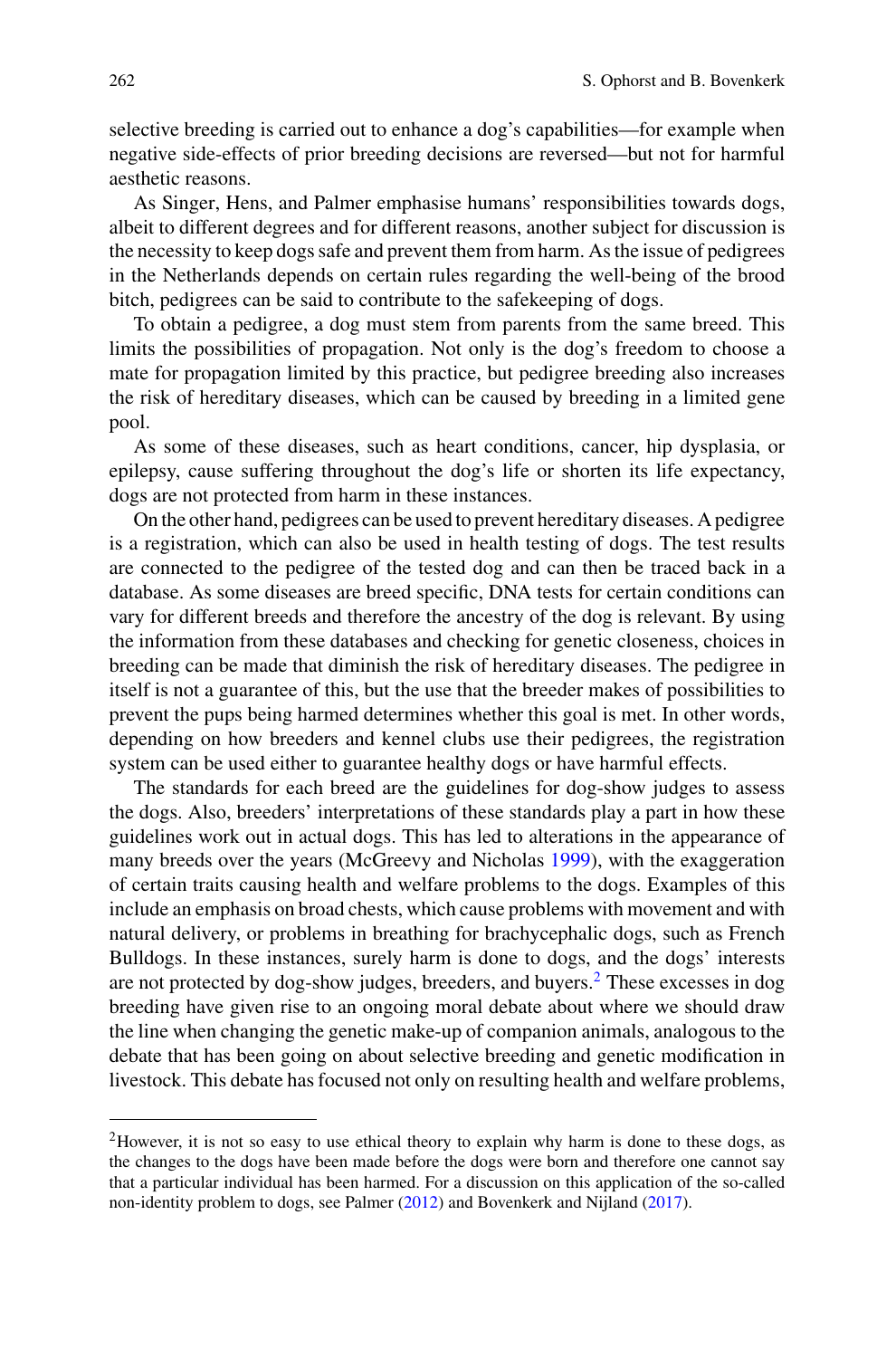but also on other ethical concerns. For example, some argue that extreme breeding violates dogs' integrity, that it objectifies or commodifies dogs, or that it is unnatural (Bovenkerk and Nijland [2017\)](#page-17-6). On the other hand, a recent Danish study (Sandøe et al. [2017\)](#page-18-10) shows that keepers of some breeds find that the problems that their dogs encounter are actually a reason for their strong bond, probably because the dog needs so much care and attention. Hens, in particular, emphasises the importance of the bond between dogs and their keepers. She probably assumes that this bond will primarily have advantages for the dog. The tension between dog welfare and the strong bond—as experienced by humans—in this situation establishes that this is not necessarily the case.

Historically, dogs were selected for function (e.g. hunting, guarding) and the dog's appearance merely needed to support this function. With large parts of these functions being taken over by newer developments (such as the meat industry and security cameras), the focus has shifted from function to appearance (Lindblad-Toh et al. [2005\)](#page-18-11). This does not mean that all behavioural traits have vanished, as they are still present in the dogs today. It is a shift from an emphasis on function, with the best hunting dog being the most wanted, to appearance, where the dog that best looks the part is most popular in breeding. This entails a risk of humans choosing a certain breed, based mainly on appearance, without realising that the original function of the dogs requires them to roam around freely for hours on end, hunt other animals, be aware of others (including humans) entering their domain—needs that cannot necessarily be met in a dog's everyday life in the Netherlands.

As the information on the dog's heritage is guaranteed by the pedigree, this also contributes to the predictability of the dog's behaviour. It is sometimes argued that people have a better chance of finding a dog that is compatible with their circumstances when they choose a pedigree pup than it is when they choose a pup without a pedigree.<sup>[3](#page-8-0)</sup> However, as the information in breed standards on behaviour is very limited—e.g. 15 of the 434 words in the Golden Retriever standard (FCI [2009\)](#page-17-8) one could question whether people can rely on this information. Obviously, more information is needed to evaluate compatibility. Breeders may be able to provide this information, as they are knowledgeable about the breed, at least as an experiential expert, but are not required to do so in order to be able to sell puppies with pedigrees.

As dogs with pedigrees are more expensive than dogs without pedigrees, there is a chance that the motive to make money will override informing prospective buyers on subjects that would possibly prevent them from buying a puppy of a certain breed. Singer would argue on this subject that humans' differing interests must be weighed against each other (earning a living versus living with a suitable dog) and this then must also be weighed against the interest of the dog (living in conditions where not all the dog's needs are met). The outcome of this weighing is not clear-cut. For Hens, the possible endangerment of the formation of a bond of trust between human and dog by withholding information weighs heavily, and she therefore condemns practices that put financial benefits before the human–dog bond. Palmer draws a line between commercial and non-commercial dog breeding, with pedigree breeders falling into

<span id="page-8-0"></span><sup>3</sup>Based on interviews carried out by Bernice Bovenkerk and Hanneke Nijland in 2015 and 2016.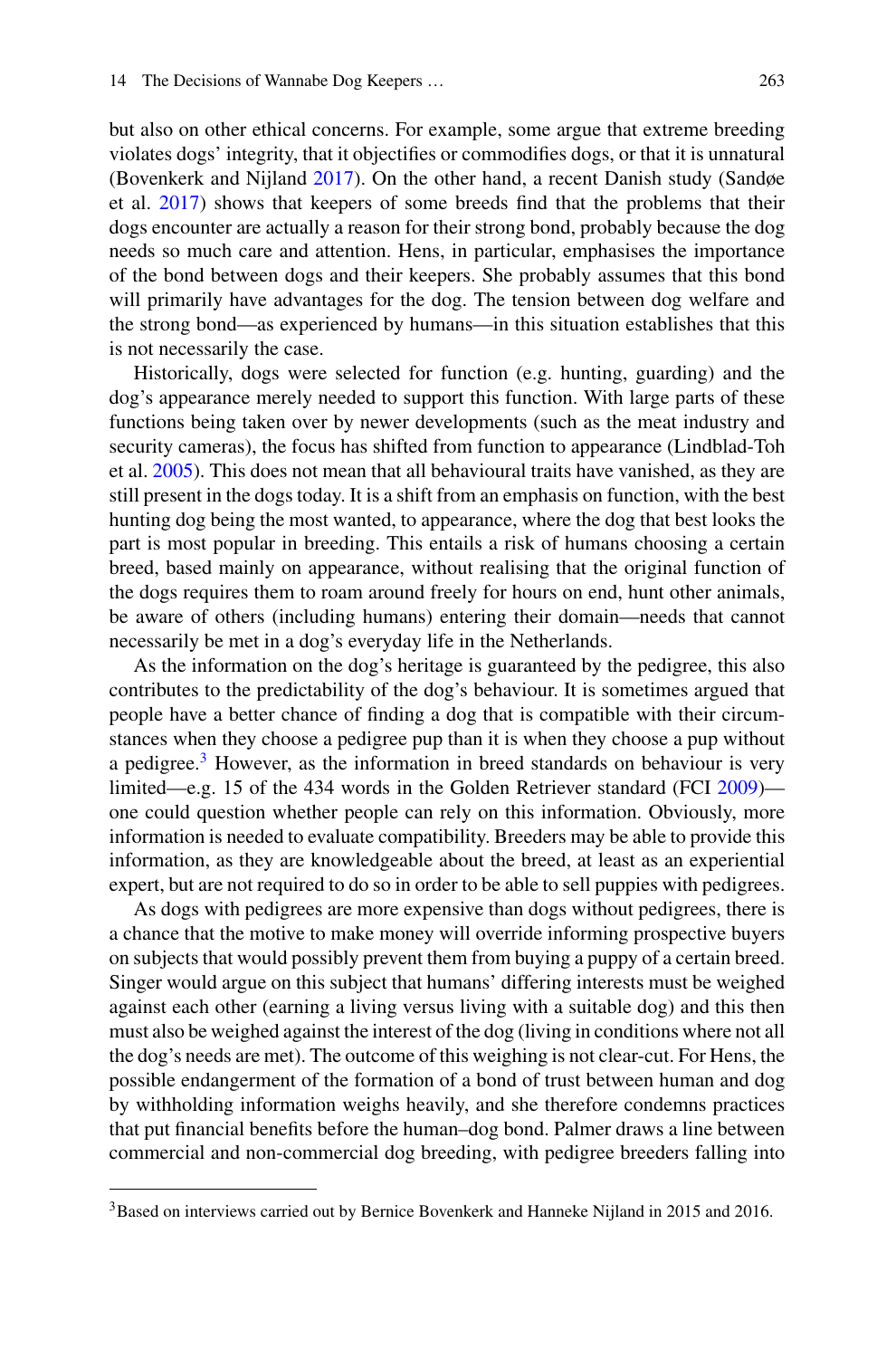the category of non-commercial breeding most of the time, because of the limited number of litters that they are allowed to produce in order to obtain a pedigree for the dogs. The commercial aspect in itself does not seem to cause her concern, but the emphasis on profit over animal welfare does.

If we look at the ethical acquirement of a dog and deem it most important to prevent harm to the dog, obtaining a pedigree dog does not have to be ruled out. On the other hand, pedigree dog breeding does not necessarily support the ethical acquirement of dogs either. The full potential of pedigrees to contribute to the wellbeing of dogs is currently not met. If the pedigree served more than is currently the case as a quality mark for adhering to dog welfare, testing on hereditary diseases, and informing prospective buyers, more problems in the breeding and keeping of pedigree dogs could be overcome. It is, however, important for wannabe dog keepers to realise that the pedigree at the moment is not in all cases a mark of good dog welfare.

# **14.4 Pups Without Pedigree**

As only a relatively small proportion of the dogs acquired in the Netherlands have a pedigree, it is also interesting to look at pups without a pedigree. Maybe they will turn out to be the more ethical choice when people want to share their life with a dog.

Pups without pedigrees can be dogs from a breed that is not registered with the FCI and therefore not entitled to a pedigree. These dogs can have the advantages of a pedigree dog with regard to the predictability of, for example, size and personality as an adult, but registration does not even have the basic requirements that a pedigree has. One is therefore dependent on the reliability of the breeder. Mostly, these are breeds created by selection not so long ago. Examples of these new breeds or designer breeds are the Labradoodle and the Miniature Australian Shepherd, but the Pitbull also has no FCI registration. The problems encountered with pedigree dogs may also exist with this type of dog and maybe even more so as the trustworthiness of the registration papers is more questionable. Although the latter is debatable, as the Dutch Kennel Club is not monitored by the Dutch government either, at least procedures have for long been in place regarding self-control and upholding the rules.

Pups without pedigrees can also be pups from pedigree dogs, where the breeder did not apply for a pedigree. In most instances, a pedigree being too expensive and people not wanting to 'pay for a piece of paper' is given as the reason for not applying for the pedigree. It cannot be ruled out, however, that an important reason may also be to avoid the minimal requirements of a pedigree in terms of dog welfare. As in this case dogs' heritage is not confirmed by a pedigree, one can also question whether other breeds or untraceable dogs are in the ancestry of the pups. Dogs that look very similar to pedigree dogs but do not actually have a pedigree are called look-alikes. As these dogs are bred from the same gene pool as the pedigree dogs, most geneticsrelated problems in pedigree dogs will also be found in look-alikes. One could argue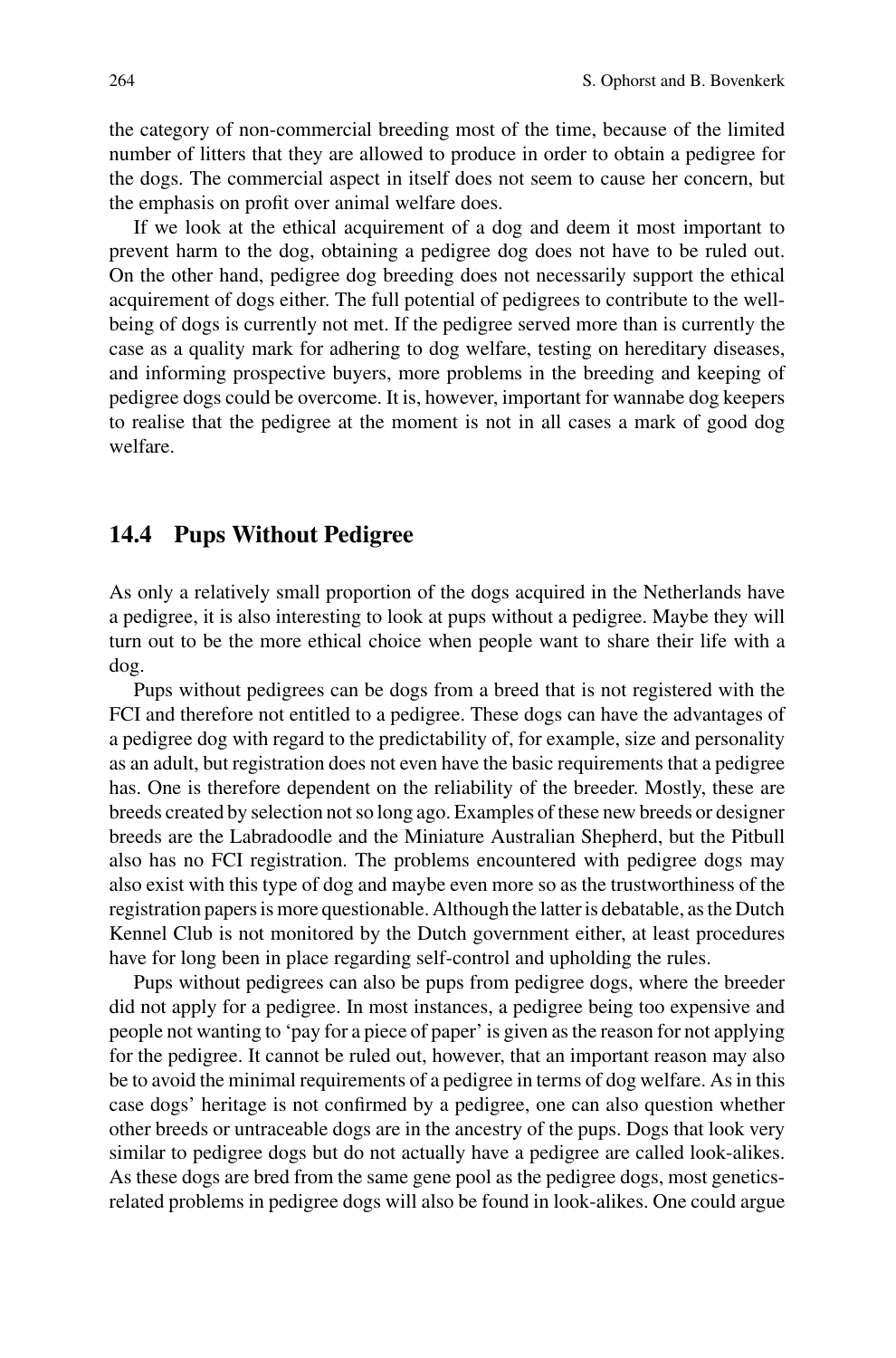that the lack of testing and information on problems in certain lines of a breed might even enhance the problem. A study by Van Zeeland and Beerda [\(2015\)](#page-19-2) showed that it is impossible to determine whether problems are more severe in dogs with pedigrees or in look-alikes, because of the lack of registration of pedigrees by veterinarians and the lack of control on the reports by dog keepers, who consider the dog to be a pedigree dog even if the dog does not actually have a pedigree. From the perspective of people acquiring these puppies, the money argument is mostly used to warrant this choice. There are people that find it ridiculous to spend a lot of money on a dog. Although the money transaction is proof of the dog being considered property and therefore not regarded as an ethical choice according to Francione, there is not much difference between paying a large and a small amount of money. As caring properly for a dog also involves at least feeding and veterinary costs, one can argue that not being willing to spend money on the 'purchase' of a puppy does not bode well for the intentions towards proper care of the dog after the puppy has entered the household, which can also be costly. As people tend to be more involved with a purchase when it involves a larger amount of money (Bauer et al. [2006\)](#page-17-9), one could argue that a lower price for a dog can have a negative effect on the considerations made before getting a dog. A large number of the puppies in this category are distributed through illegal dog traffickers and so-called puppy mills, which are notorious for the deplorable state in which bitches and puppies are kept, with diseases and even premature death as a result (Radstake [2016\)](#page-18-12). Here, certainly, people's responsibility towards dogs is not honoured and dogs suffer; this makes these practices reprehensible in the eyes of all animal ethicists.

Then there are the pups that look like originals, whose background can only be guessed. These are the dogs that are commonly referred to as mutts or mongrels. Despite these not very flattering names, positive traits are attributed to these dogs as they are said to be strong and healthy, often in comparison to pedigree dogs (Patronek et al. [1997\)](#page-18-13). As a longer life expectancy in combination with fewer health problems is in the interest of the dog, this might be a preferred choice when a person is obtaining a puppy. As dogs nowadays are not normally free-ranging animals in the Netherlands, with rules for keeping dogs on the leash in most areas, dogs have little chance of meeting a mate without their keepers' interference. In the old days, dogs would just roam to nearby farms when there was a bitch in heat, but these 'accidental litters' from a human perspective—are rare these days. In Kymlicka and Donaldson's work, the fact that humans make the procreative choices for dogs is already problematic. Keeping dogs on leashes can, however, also be seen as an instrument to keep dogs safe. In densely populated countries like the Netherlands, many more dogs would fall victim to traffic accidents if they had more freedom. Also, other animals would be at risk from dogs hunting.

With lots of dogs being castrated, especially when dogs and bitches are kept in the same household, there is an increasingly small chance of dogs in the same household procreating. The number of puppies born out of free encounters between dogs is not registered, but it is surely nowhere near the number needed to fulfil the demand for companion dogs. Then there are the encounters between dogs that are put together by their keepers. There are few such deliberate non-pedigree litters, although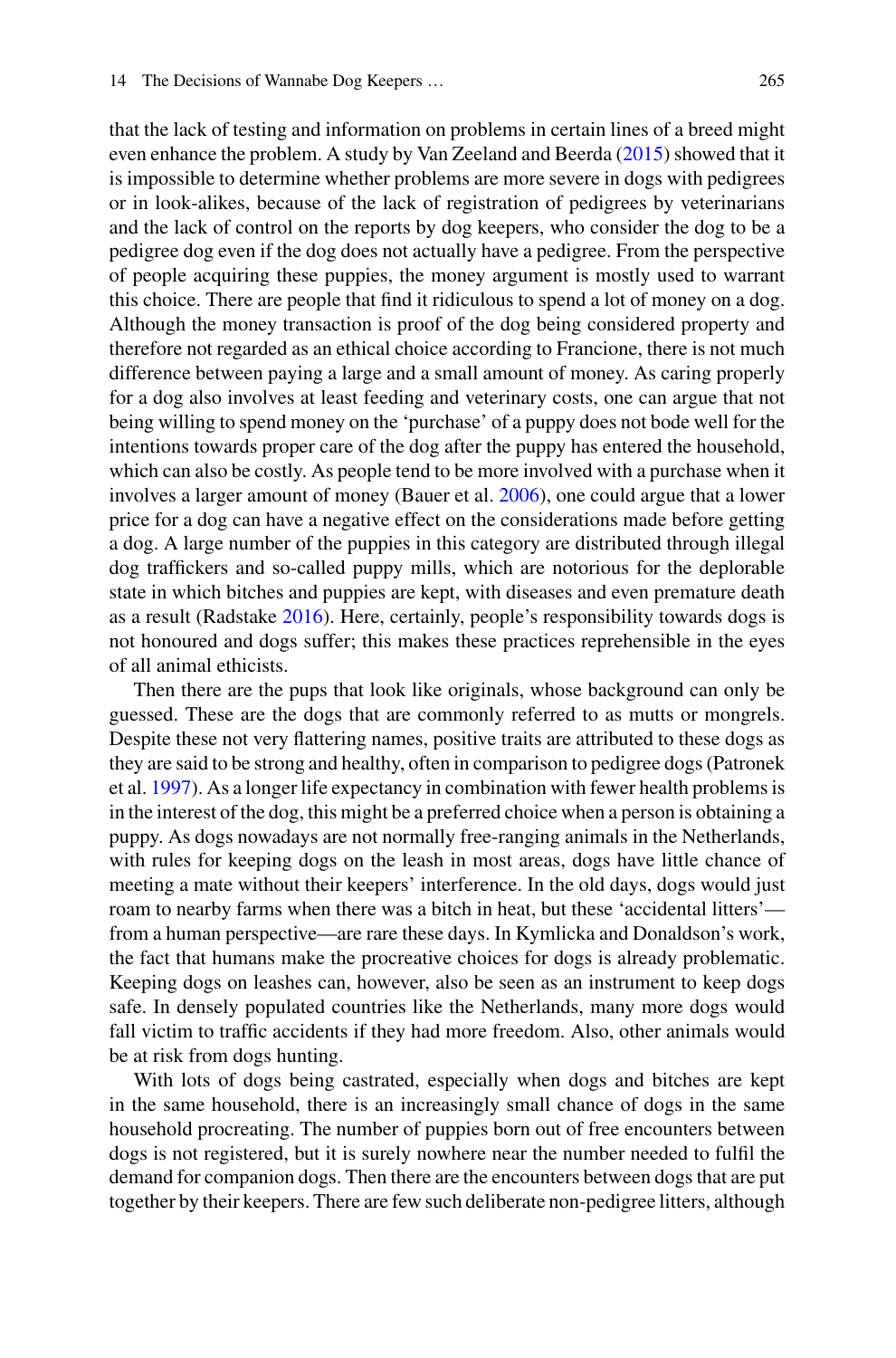they might solve some problems that arise with pedigree dogs. In 2017, a Dutch foundation, Dier & Recht (Animals & the Law), known for lawsuits against pedigree dog breeders, launched an initiative called Cupidog. Cupidog aims to bring healthy dogs and bitches of different breeds or unknown descent together to create healthy puppies that are brought up under good conditions. Amongst the candidate dogs on the Cupidog website are dogs that are obviously of breeds that carry major problems. Cupidog aims for healthy puppies by ensuring that a dog will never be mated to a dog comprised of 50% or more of the same breed and by having every combination approved by a committee of two veterinarians. Interestingly, the majority of dogs enrolled in this service are male. The similarity with dating services for humans is remarkable, as male clients also predominate on those dating websites. In the case of Cupidog, obviously the dog does not choose to be put on the website, and no information is provided on the sex of the dog's keeper. It might be interesting to investigate the extent to which idealised online identities are portrayed of the dogs on Cupidog, as is found to be the case with human dating sites (Hancock et al. [2007\)](#page-18-14). In the Cupidog case, a reason for the overrepresentation of males might be that the female dogs' keepers are expected to care for the puppies and might also take into account the risk for their bitch in delivering a litter, whereas the male dogs' keepers might see their dog as a great candidate to produce offspring or want to cater to their dog's sexual urges. For the keepers of male dogs, Cupidog involves no risk or work for the human and therefore might be an easier choice.

Although the health of mongrel dogs is used as a reason to favour these dogs when a puppy is being chosen, it cannot be ruled out that the low purchase cost of these dogs is also relevant to dog buyers. Cupidog sets the price for pups from litters that they mediate at between  $\epsilon$ 500 and  $\epsilon$ 700. This is lower than for most pedigree dogs, but higher than for dogs from a shelter or what people are used to paying for a non-pedigree dog. This might be another reason—besides the lack of potential mother dogs—why this initiative is not taking off with a flying start. As in the case of look-alikes, it is not very promising if humans are not willing to pay these prices when the costs of keeping a dog are much higher than the purchase cost and it may mean people pay less attention to the decision of getting a dog (Bauer et al. [2006\)](#page-17-9).

Another aspect of mongrel pups is the uncertainty about what they will grow into. Pedigrees provide an estimation of the character and size of the dog, as also is largely the case with non-official breeds and look-alikes, but a mongrel dog can easily surprise one. This might lead to an adult dog that does not suit one's situation, and this can be detrimental to the welfare of both dog and human. From Hens' perspective, in these instances the dog should remain in the situation, as the bond between dog and keeper should be respected and preserved at all times. It can, however, be argued that it is not in the dog's best interest to be kept in inappropriate circumstances. This predicament is caused by the unpredictability of how a puppy will turn out as a mature dog. Although mongrel dogs, then, give people less control over the outcome, it could be argued in their favour that the need of humans to be in control over and 'manufacture' nature is in itself wrong and should not be encouraged (Bovenkerk and Nijland [2017\)](#page-17-6). Dogs could, however, be the victim of mismatches and not in a position to alter their circumstances as their keepers might be. Responsibility in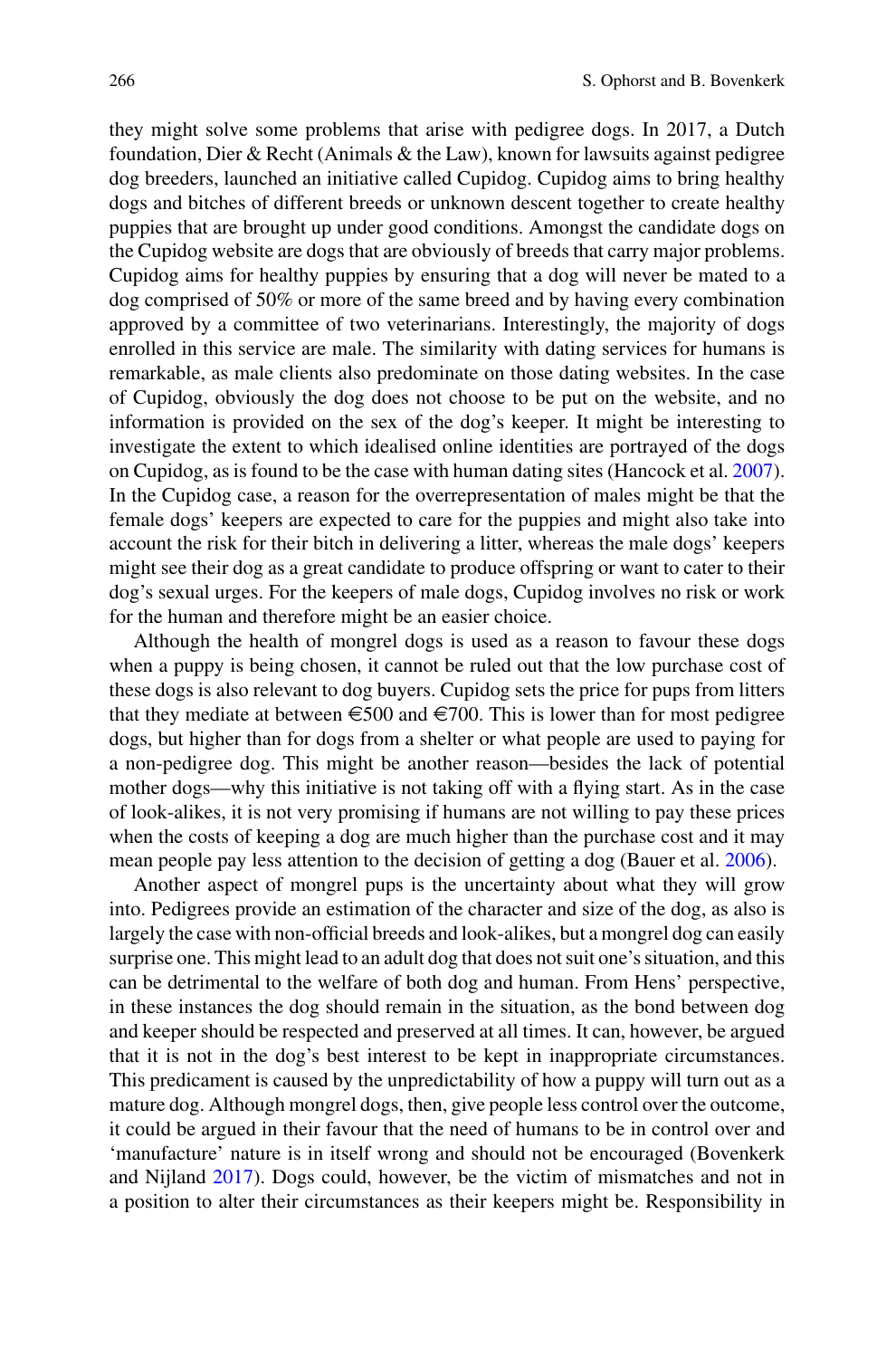Palmer's terms is a leading concept here. The dog's best interest should prevail in these situations and guide decisions on the dog's future.

In sum, acquiring a dog without a pedigree is, again, not necessarily a good or a bad choice. On the other hand, there is no ethically sound argument for purchasing a dog that stems from illegal dog trafficking or a puppy mill. This pleads for stronger regulations and enforcement of these regulations to ensure (breeding) dogs' welfare and discourage current practices. The option of obtaining a dog this way is simply a bad choice. This is not necessarily the case for non-pedigree look-alikes or new breeds. Here, the same arguments hold as previously put forward for the pedigree dogs: a registration system could be used to enhance dog welfare and eliminate some of the problems encountered in dog breeding. On the basis of ethical arguments, the original dogs are a promising choice, as long as they can be distinguished from pups from puppy mills or illegal dog trafficking. Favouring this option is not, however, carefree either. Considerations about possibilities to match the demand with the offer while still guarding the boundaries of welfare and dog rights are challenging. Creating awareness of the costs of dog keeping and the expectations regarding the dog will prove to be just as challenging.

#### **14.5 Shelter Dogs**

Most dogs mediated by animal shelters are adults. Sometimes, a pregnant bitch is brought into a shelter and delivers her pups there or in a foster home. Sometimes, puppies are found as strays and brought to animal shelters. Sometimes, puppies are confiscated from puppy traffickers and taken in by shelters. The majority of confiscated, stray, and relinquished dogs, however, are adult.

As taking in a shelter dog does not require deliberately bringing new dogs into the world, it is a practice that Francione condones as the proper solution for fading out the practice of keeping dogs as property. Most shelters do not offer the opportunity to buy a dog, just to adopt. This may be seen as an option to avoid the 'dogs as property issue'. Unfortunately, there still remains an 'owner', which in the case of shelter dogs is the shelter itself, even if the dogs are adopted out. One could argue that the possibility of putting dogs into shelters makes it easier for people to carelessly buy new dogs and therefore perpetuates this situation. In Francione's vision, it should be prohibited to keep dogs, and getting a dog from a shelter would be just a temporary solution for dogs that have already been brought into this world. Even though in Hens' view it is morally problematic to take a dog to a shelter, she also prefers people obtaining their dogs from shelters over breeding, in particular purebred dogs. She suggests that shelters should employ dog behaviourists in order to match the right dog to the right person (Hens [2009\)](#page-18-6).

People who want a dog from a shelter can be motivated by a number of reasons: wanting to save a dog in need, to save money as shelter dogs are less costly to obtain than most puppies, wanting an older dog that is already housebroken, obedient, or calmer, or wanting an adult dog to avoid a mismatch. Dogs' welfare is an argument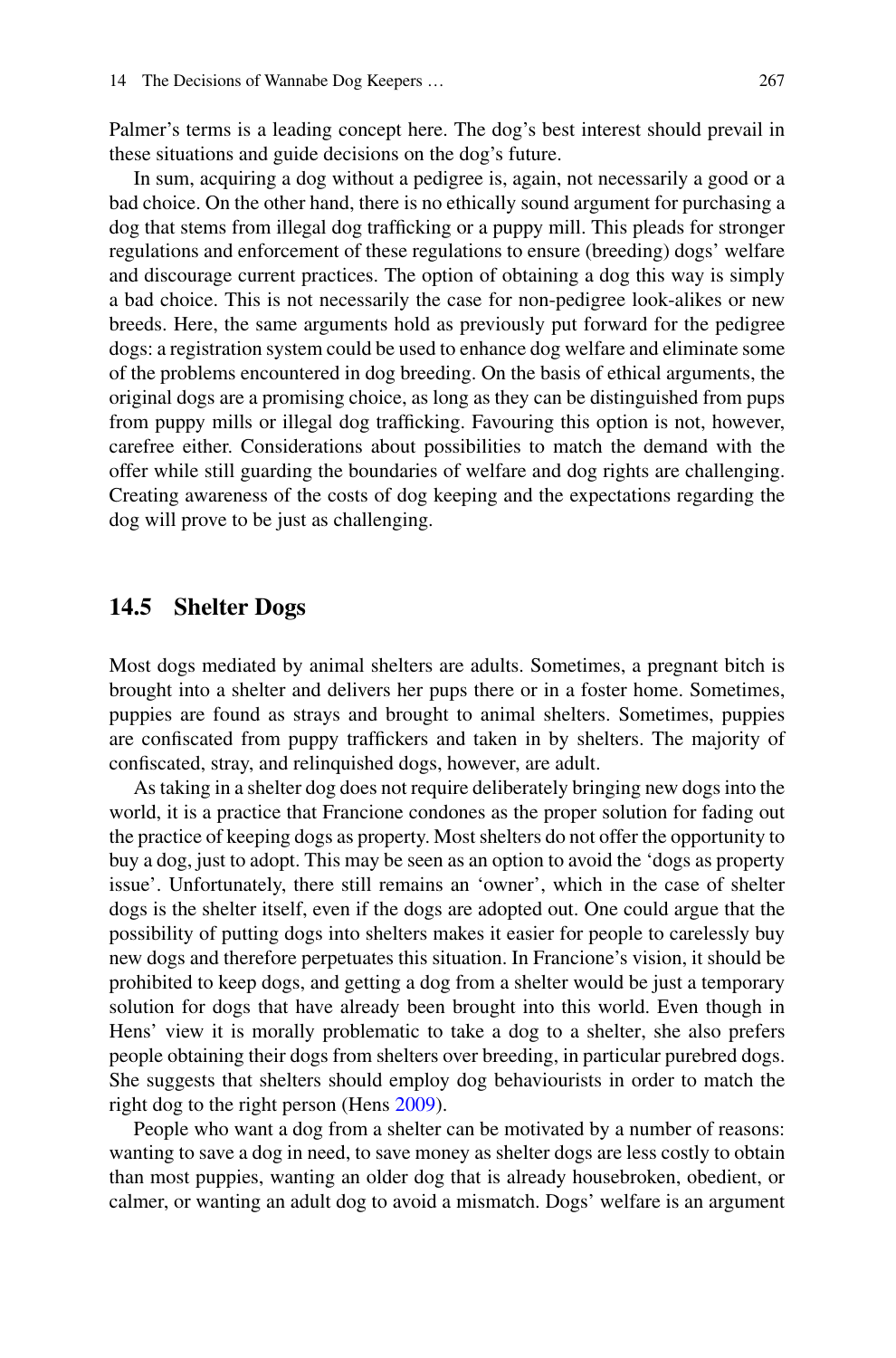for people wanting to save dogs from the shelter and could also be an argument for people wanting to avoid a mismatch, as mismatches can be the source of welfare problems.

The current situation in Dutch shelters shows that the 'save the dog argument' is not particularly strong as an exclusive argument. This would entail people choosing to adopt the dogs that are most unhappy in the shelter situation or have been there for the longest time. Instead, people leave the long-stay dogs in the shelter, as the smaller and younger dogs or dogs of popular breeds get out of the shelter more quickly (Dierenbescherming [2018\)](#page-17-10).

The 'saving argument', then, does not seem to be the decisive argument for a lot of people.

It could also be that people whose priority is to save dogs choose to get a dog from a foreign, mostly South or Eastern European, shelter. In the Netherlands, this has become a common option that has been growing in recent years (Radstake [2016\)](#page-18-12). A reason given for choosing a foreign versus a Dutch shelter is the situation within these shelters. As Dutch shelters are mostly governed by the Dutch Society for the Protection of Animals (Dierenbescherming), basic welfare for dogs in the shelters is guaranteed, and euthanasia of shelter dogs is not common practice and is carried out only in very specific circumstances. In countries like Spain and Greece, shelters are mostly private initiatives run on tight budgets and have to provide shelter for too many dogs, leading to deplorable situations. Originally, tourists brought back stray dogs and shelter dogs from their holidays, but nowadays 130 organisations mediate between foreign shelters and Dutch people looking for a dog (Radstake [2016\)](#page-18-12). As the willingness to save dogs is given as an important motivation for adopting a dog from abroad, it is important to take a closer look at this situation.

The main problems with foreign shelter dogs seem to be their lack of socialisation and potential health risks (Buckley [2020\)](#page-17-11). As the Mediterranean countries have a different climate, different diseases exist there, for example because they are hosted by parasites that thrive on those weather conditions. Brucellosis and rabies are examples of zoonotic diseases that can be transferred from dogs to other dogs and to humans. Blood testing before adoption can help to prevent problems, but not all diseases can be tested for definitively, and some have long incubation times, which may lead to false-negative results (Fox et al. [1986\)](#page-17-12). So far, no large outbreaks of diseases brought into the country by foreign shelter dogs have been reported, but, with the increasing number of this type of dog entering the country, this could quite easily happen. Besides the health risks for Dutch dogs, therefore also risks for Dutch people must be taken into account; dogs from foreign shelters form a potential public health risk.

It is not always easy to distinguish the origin of the dog. Cases are known of Dutch shelters bringing in dogs from foreign shelters to meet the demand for smaller and younger dogs (de Joode, n.d.). Instances have also been reported of organisations with just a commercial motive pretending to save foreign shelter dogs (Van Niekerk et al. [2014\)](#page-19-3). These organisations play into the positive dog-saving image of the legitimate rescue organisations, when their practice is actually plain dog trafficking, often also without proper procedures followed and health precautions taken. People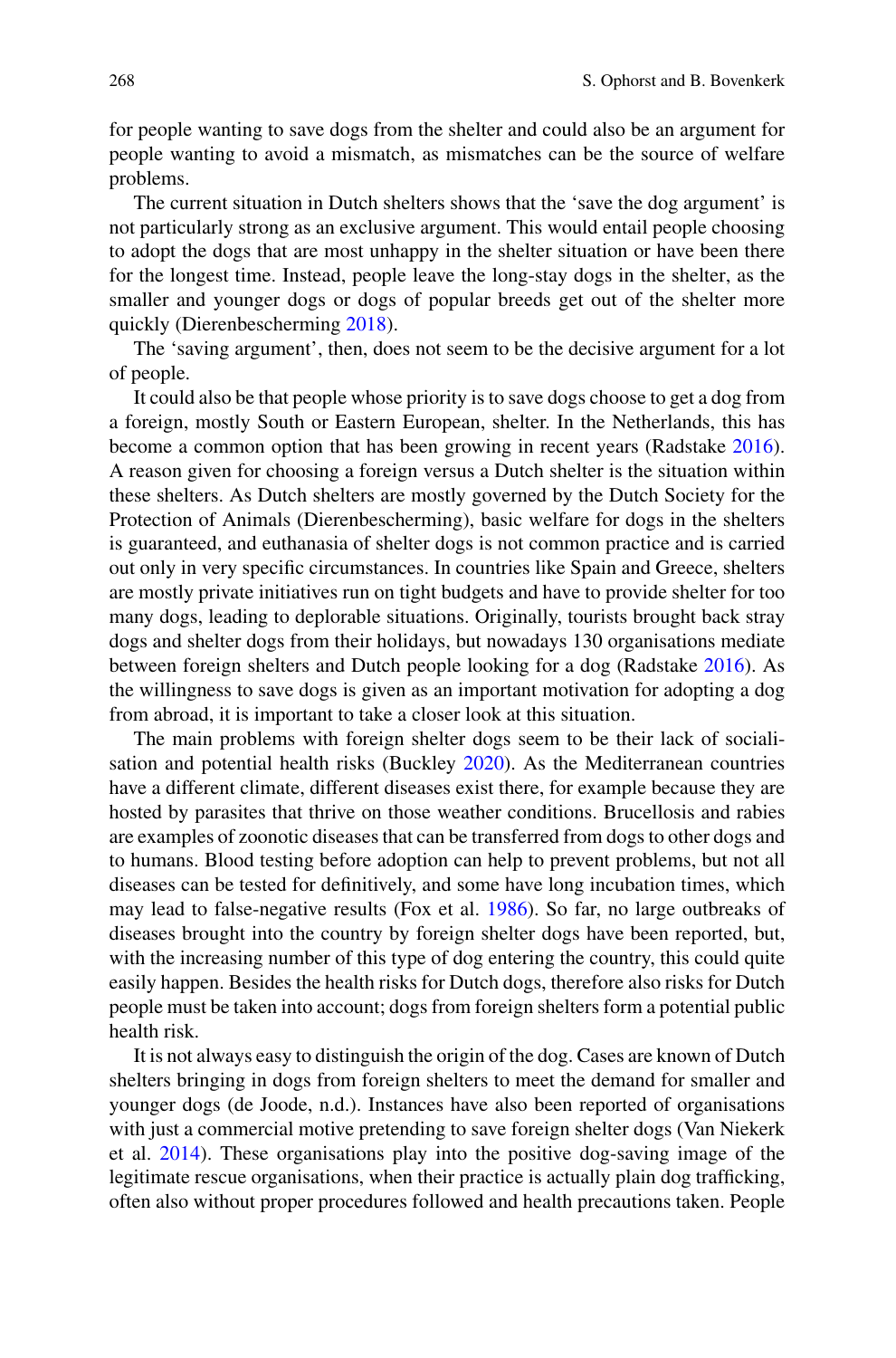are therefore advised to check dogs' vaccinations, microchips, and the organisation's legitimacy. This requires extra action on the part of wannabe dog keepers, and it is uncertain to what extent they will actually follow this advice when the easy option is to fall in love with a sweet dog or give into the urge to save an innocent animal from life on the street or from a terrible shelter.

Many of the dogs in foreign shelters have led stray dog lives before being sheltered. This means that they are not used to living in a house, are used to lots of freedom to roam around, are used to being on the constant lookout for food, are wary of humans, and so on (Pal et al. [1998;](#page-18-15) Udell et al. [2010\)](#page-19-4). Looking at this situation from a human point of view, the dogs might be suffering in these circumstances, with hunger, danger, and illnesses always lurking. This would require action on welfare grounds according to Singer and, in the case of abandoned dogs, also to Palmer. From Donaldson and Kymlicka's perspective, domesticated dogs have the right to food, shelter, and medical care. But what should be done about dogs' right to make their own decisions, to freedom, and to execute their agency? One could argue that the freedom that these free-ranging dogs enjoy is of great value (Majumbder et al. [2014;](#page-18-16) Paul et al. [2016\)](#page-18-17) and is at risk when they are adopted out to the Netherlands. Dutch society is totally different than what the dogs are used to, and dogs that are adopted in the Netherlands out of such different circumstances certainly lose freedom and can have behavioural problems (Dietz et al. [2018\)](#page-17-13). Moreover, the capabilities and interests of dogs that have formed attachments to other stray dogs and perhaps formed packs with them are not respected when they are suddenly taken out of their environment. In Nussbaum's view, this could be problematic, because capabilities are at least partly formed by one's relationships. This situation can cause a lot of anxiety in dogs that is by no means beneficial to their welfare or flourishing. On the other hand, in contrast to Donaldson and Kymlicka, Nussbaum does not distinguish clearly between domesticated dogs, who are part of our communities, and wild or stray dogs, who for Donaldson and Kymlicka have the right to have their sovereign communities respected. Nussbaum would be less hesitant to take in stray or wild dogs, as long as this does not interfere with their flourishing. Despite good intentions and professional help, however, there is often little that can be done to correct for the dog's bad or different start, as dogs' socialisation period ends at around four months of age (Freedman et al. [1961\)](#page-18-18).

One might argue that there are similarities between adopting dogs and adopting children from other countries. Problems with attachment and adjustment have also been said to be issues in the adoption of children from other countries (Post [2008\)](#page-18-19). However, there have also been reports to the contrary, as most children show a lot of resilience and the effect of growing up in poor circumstances may be even more negative (Juffer [2008\)](#page-18-20). As the socialisation of dogs and humans differs and the 'window' for dogs to be socialised closes at an early age (Serpell and Jagoe [1995\)](#page-18-21), the analogy between human and dog fails in this respect. Still, in the last decades, the view on adopting children from foreign countries has changed. Whereas saving children from detrimental circumstances was considered a noble action not so long ago, the current vision is that problems with human trafficking are prevalent in adoption procedures (Post [2008\)](#page-18-19). Because of this, there is a tendency to leave children in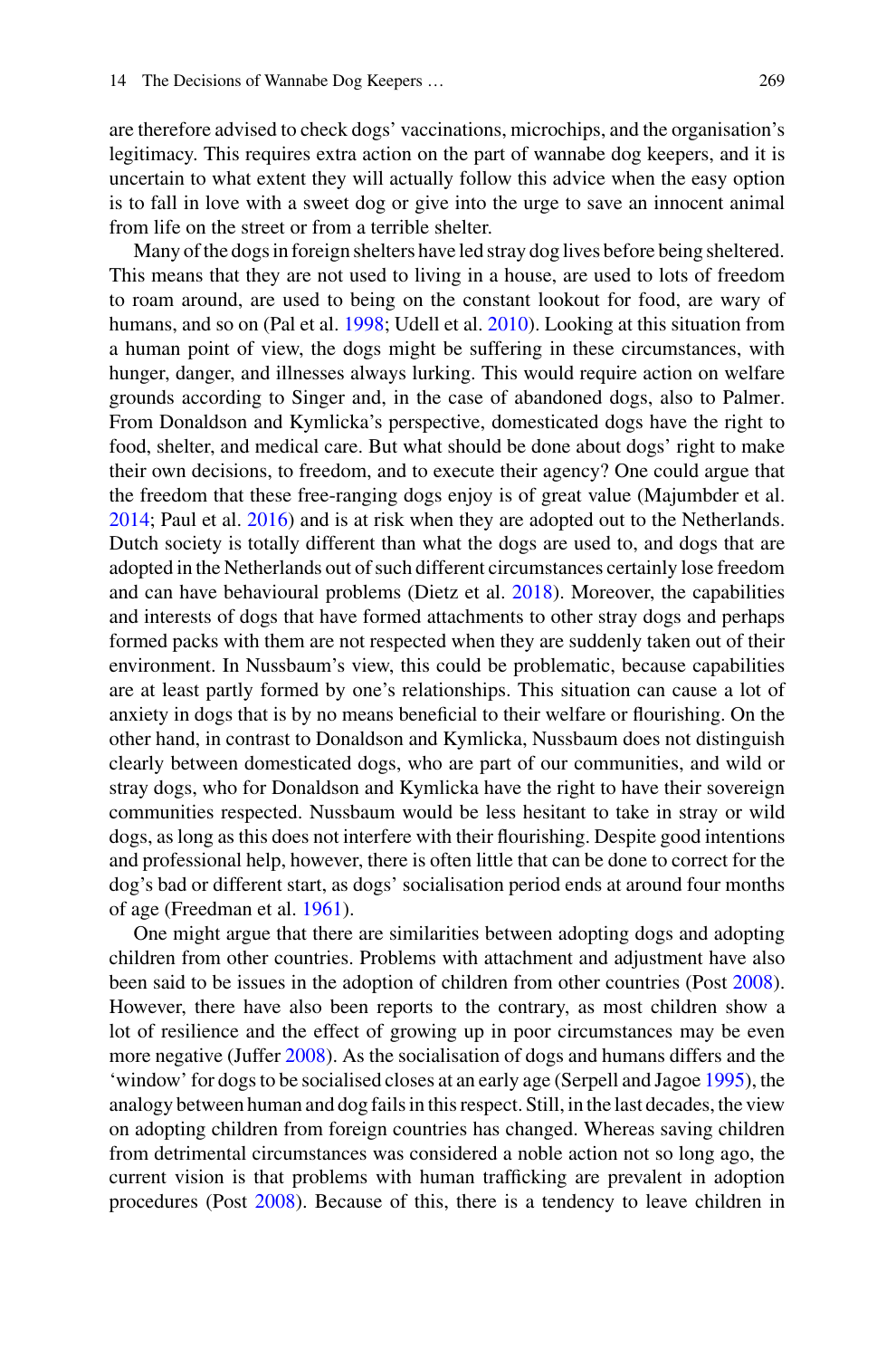the area from which they originate and provide care there. Obviously, this does not solve the desire for children of people who are unable to conceive children, but the children's welfare should take priority, and this has led to a decreasing number of children from other parts of the world being adopted in the Netherlands (Slot [2008\)](#page-19-5). This can be compared to dogs, because, in the case of importing foreign shelter dogs, there is also mention of dog traffickers profiting from the transaction (Stray Animal Foundation Platform [2018\)](#page-19-6). It would be beneficial to the dogs to remain in their country of origin and receive help there to ensure better living conditions for them. If anyone wanting to adopt a foreign dog did so without actually bringing the dog to the Netherlands and just supported it financially throughout its life, it would certainly make a contribution to the dog's welfare.

Adopting a dog from either a Dutch or a foreign shelter can be a better choice if prospective adopters look carefully into the organisation providing these dogs. Clear rules and quality characteristics are not easily found by the wannabe dog keeper, so improvements are necessary. Determining the suitability of the dog for the adopter's situation is another topic that can be easily trivialised and should receive more attention.

#### **14.6 Discussion**

As we have seen, ethical challenges exist in every choice when a dog is being obtained. As we define a good choice as a choice where at least the welfare of the dog is served and the welfare of other dogs and animals (including humans) is not harmed, one can wonder whether there is such a thing as a good choice of dogs. In Francione's view, abolishing altogether the practice of keeping dogs is the only option. The other animal ethicists that we discussed are less dismissive of the domestication process as such and the opportunities for dogs to experience good welfare or to flourish, although different ethicists use different definitions of welfare, and in practice these opportunities often fail to materialise.

However, all three channels/scenarios discussed provide options to better protect the welfare of all concerned. In the current situation, there is ample room for improvement in the dog-breeding system, with its forced mating, harmful breed characteristics, and restricted gene pools. On the part of the people wanting a dog, this entails careful consideration to determine what is in the best interest of all involved. This requires self-control at the moment of decision making about a specific dog. As Berkman et al. [\(2017\)](#page-17-14) show, self-control is a value-based decision-making process in which people weigh up different aspects. In this process, easy choices are given more weight than difficult ones. Factors like the time it takes to acquire information, the effort it takes to process the information, or the financial costs can be barriers to making right decisions. Currently, agencies that want to improve decision making regarding dogs put a lot of emphasis on information that people should acquire before making their decision about a dog. With such an overload of information, it is not strange that people fall victim too easily to processing arguments such as nice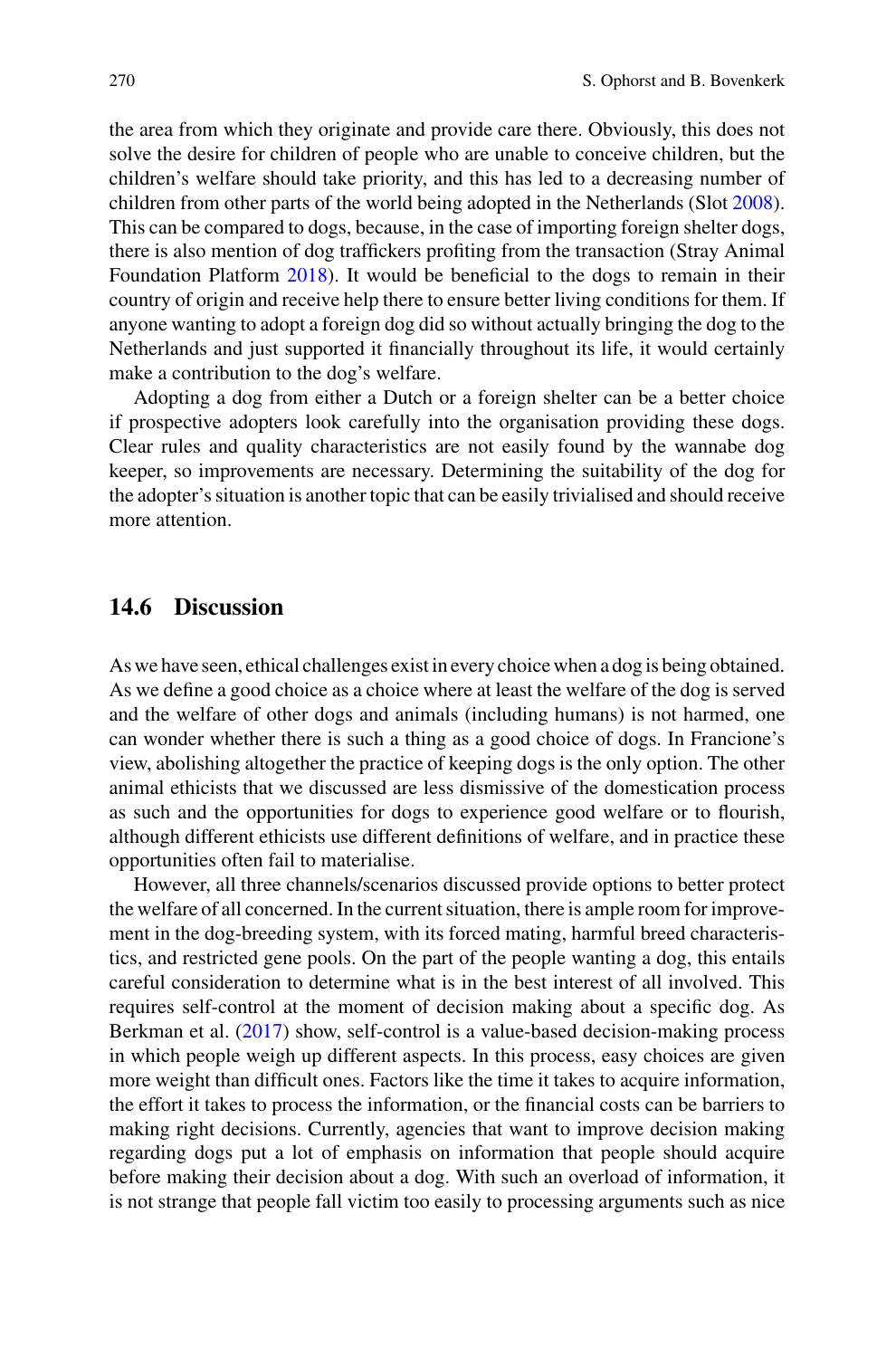memories of the dogs they used to have, the example of the dog next door, or a cute appearance.

Solutions can be found in multiple directions. One direction is the possibility of governmental control, possibly delegated to neutral controllers, on for example pedigrees and shelter licences (including more stringent breeding standards towards better health and welfare), an obligatory waiting period to enable people to do their research before bringing a dog home (which is currently standard practice in many Dutch shelters), or even the obligation to obtain a licence before being allowed to obtain and keep a dog. In a study by Packer et al. [\(2017\)](#page-18-22) on the purchase of pedigree dogs, over a third of the respondents testified that they would do more prepurchase research the next time they wanted to purchase a dog. Another direction is the possibility of different sectoral organisations implementing these measures. This has proved difficult, with sectoral organisations being dependent on support from their members, who may have different interests, resulting in slow change processes. The third direction lies in influencing wannabe dog keepers. If people are made aware of the consequences of bad decisions and are facilitated in making the right choices, this could be an essential step towards better dog welfare. As we have seen in the work of Berkman et al.  $(2017)$ , the key is to make the good choice the easy choice. This requires the information to be presented in such a way that it can be easily accessed and processed by the wannabe dog keeper, and it may also entail a better infrastructure for dog acquisition practices. One could think here, for example, of making it more difficult to obtain a dog through less trusted channels, such as internet marketplaces. This is not possible for an individual to achieve without the assistance of all other parties. Moreover, it helps when wannabe dog keepers have positive role models or a social network that enables them to reflect on their decision. After all, the dog that someone has often becomes part of that person's identity, and a positive role model will help to shape an identity that matches well with the dog's welfare. An integrated approach towards sensible dog keeping is therefore the most promising route.

Humans' special responsibility towards dogs, in Palmer's and Hens' views, warrants the investment in these types of integral solutions. As dogs' welfare is served with this approach, an integral solution also complies with Singer's view. Moreover, in an integral approach, potential mismatches are avoided and guided choices are beneficial to the relationship between dog and human, as emphasised by Hens. The political solutions set out above would be supported by Donaldson and Kymlicka as well as Nussbaum.

What remains is the discussion on ownership and property. This is an issue that cannot simply be overcome by changing names or constructions such as adoption rather than ownership. Recognising that dogs cannot be seen or treated as a tool or an ornament, and therefore need advocates on their behalf, is a step on the route towards solutions that constitute a good choice, as already sketched. This seems to be the closest we can get other than abolishing companion animals altogether. After all, we can wonder how realistic the abolishment of animal domestication is. The destiny of many currently wild animals may be to become domesticated as a result of Anthropocene conditions. Human and animal habitats are becoming more and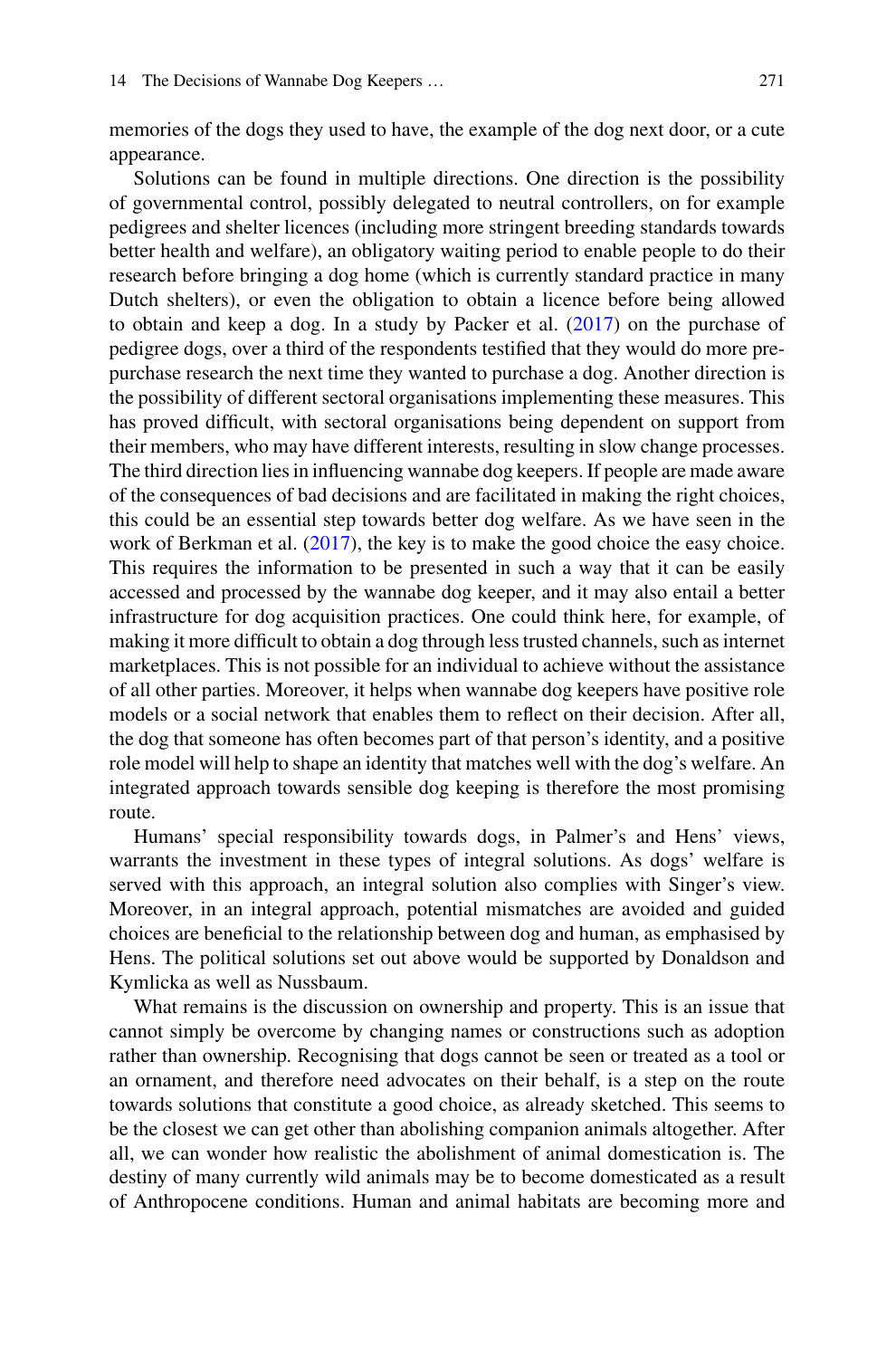more intertwined, and animals are facing challenges to their survival consequent to changing climatic and environmental conditions. In order to help them survive, we may have to resort to technical and other interventions that may cause them to lose a measure of wildness (see the chapter by Palmer in this volume) and become more liminal or even domesticated. If an increasing number of animals become domesticated, we shall be facing challenges similar to the ones sketched in this chapter. Reflection on the pitfalls of dog keeping, and in particular the question of what dog to obtain, may shed some light on the challenges faced in the Anthropocene.

# **References**

- <span id="page-17-9"></span>Bauer, H.H., N.E. Sauer, and C. Becker. 2006. Investigating the relationship between product involvement and consumer decision-making styles. *Journal of Consumer Behaviour* 5 (4): 342–354.
- <span id="page-17-14"></span>Berkman, E.T., C.A. Hutcherson, J.L. Livingston, L.E. Kahn, and M. Inzlicht. 2017. Self-control as value-based choice. *Current Directions in Psychological Science* 26 (5): 422–428.
- <span id="page-17-0"></span>Bovenkerk, B., and F.L.B. Meijboom. 2013. Fish welfare in aquaculture: Explicating the chain of interactions between science and ethics. *Journal of Agricultural and Environmental Ethics* 26  $(1): 41-61.$
- <span id="page-17-6"></span>Bovenkerk, B., and H.J. Nijland. 2017. The pedigree dog breeding debate in ethics and practice: Beyond welfare arguments. *Journal of Agricultural and Environmental Ethics* 30 (3): 387–412.
- <span id="page-17-11"></span>Buckley, L.A. 2020. Imported rescue dogs: Lack of research impedes evidence-based advice to ensure the welfare of individual dogs. *Veterinary Record* 186 (8): 245–247.
- <span id="page-17-3"></span>Budiansky, S. 1992. *The Covenant of the wild: why animals chose domestication: With a new preface*. London: Yale University Press.
- <span id="page-17-4"></span>Callicott, J.B. 1992. Animal rights and environmental ethics: Back together again. In *The Animal Rights/environmental Ethics Debate: The Environmental Perspective*, ed. E. Hargrove, 249–261. Albany, NY: SUNY Press.
- <span id="page-17-7"></span>De Haan, G., R. Benedictus, R. van Graafeiland, and M. Wissenburg. 2010. Gen-ethische grensverkenningen. Een liberale benadering van ethische kwesties in de medische biotechnologie. Report. The Hague: Teldersstichting.
- de Joode, W. n.d. [https://www.animalinneed.com/asiel-buitenland.](https://www.animalinneed.com/asiel-buitenland) Retrieved 14 March 2019.
- <span id="page-17-10"></span>Dierenbescherming. 2018. Jaarverslag Dierenbescherming 2017. https://www.dierenbescherming. [nl/userfiles/pdf/Jaarverslagen/Jaarverslag\\_dierenbescherming\\_2017.pdf. Retrieved 8 July 2020.](https://www.dierenbescherming.nl/userfiles/pdf/Jaarverslagen/Jaarverslag_dierenbescherming_2017.pdf)
- <span id="page-17-13"></span>Dietz, L., A.M.K. Arnold, V.C. Goerlich-Jansson, and C.M. Vinke. 2018. The importance of early life experiences for the development of behavioural disorders in domestic dogs. *Behaviour* 155 (2–3): 83–114.
- <span id="page-17-5"></span>Donaldson, S., and W. Kymlicka. 2011. *Zoopolis: A political theory of animal rights*. Oxford: Oxford University Press.
- <span id="page-17-8"></span>F[ederation Cynologique International \(FCI\). 2009. Breed standard Golden Retriever.](http://www.fci.be/Nomenclature/Standards/111g08-en.pdf) http://www. fci.be/Nomenclature/Standards/111g08-en.pdf. Retrieved 13 March 2019.
- <span id="page-17-12"></span>Fox, J.C., H.E. Jordan, K.M. Kocan, T.J. George, S.T. Mullins, C.E. Barnett, and R.L. Cowell. 1986. An overview of serological tests currently available for laboratory diagnosis of parasitic infections. *Veterinary Parasitology* 20 (1–3): 13–29.
- <span id="page-17-2"></span>Francione, G. 2012. Blogpost. [http://www.abolitionistapproach.com/pets-the-inherent-problems](http://www.abolitionistapproach.com/pets-the-inherent-problems-of-domestication/#.VkS-L-s45p)of-domestication/#.VkS-L-s45p.
- <span id="page-17-1"></span>Francione, G., and R. Garner. 2010. *The animal rights debate: Abolition or regulation?* New York: Columbia University Press.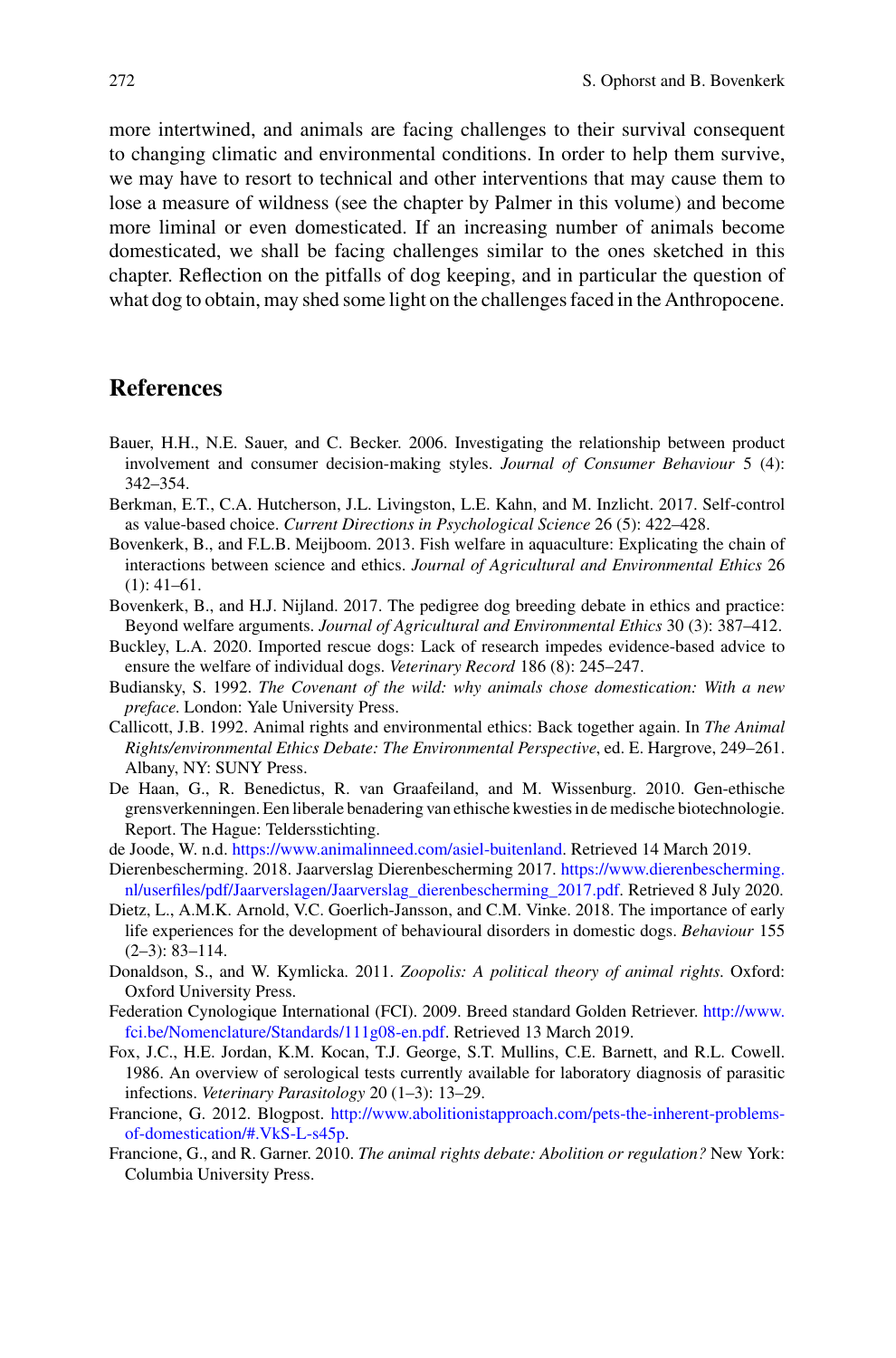- <span id="page-18-18"></span>Freedman, D.G., J.A. King, and O. Elliot. 1961. Critical period in the social development of dogs. *Science* 133 (3457): 1016–1017.
- <span id="page-18-14"></span>Hancock, J.T., C. Toma, and N. Ellison. 2007, April. The truth about lying in online dating profiles. In *Proceedings of the SIGCHI Conference on Human Factors in Computing Systems*, 449–452.
- <span id="page-18-1"></span>Haraway, D. 2007. *When species meet*. Minneapolis, MN: University of Minnesota Press.
- <span id="page-18-0"></span>Hearne, V. 2016. *Adam's task: Calling animals by name*. New York: Skyhorse.
- <span id="page-18-6"></span>Hens, K. 2009. Ethical responsibilities towards dogs: An inquiry into the dog–human relationship. *Journal of Agricultural and Environmental Ethics* 22 (1): 3–14.
- <span id="page-18-20"></span>Juffer, F. 2008. De ontwikkeling van interlandelijk geadopteerden; een overzicht van onderzoek. *Justitiële Verkenningen* 34 (7): 38–53.
- <span id="page-18-11"></span>Lindblad-Toh, K., C.M. Wade, T.S. Mikkelsen, E.K. Karlsson, D.B. Jaffe, M. Kamal, et al. 2005. Genome sequence, comparative analysis and haplotype structure of the domestic dog. *Nature* 438 (7069): 803.
- <span id="page-18-16"></span>Majumder, S.S., A. Bhadra, A. Ghosh, S. Mitra, D. Bhattacharjee, J. Chatterjee, et al. 2014. To be or not to be social: Foraging associations of free-ranging dogs in an urban ecosystem. *Acta Ethologica* 17 (1): 1–8.
- <span id="page-18-8"></span>McGreevy, P.D., and F.W. Nicholas. 1999. Some practical solutions to welfare problems in dog breeding. *Animal Welfare-Potters Bar* 8: 329–342.
- <span id="page-18-2"></span>Neijenhuis, F., and H. Hopster. 2017. Reductie van gezondheidsrisico's bij import van honden; actieve communicatie als beleidsinstrument. *Wageningen Livestock Research, Internal Unpublished Livestock Research Report*.
- <span id="page-18-7"></span>Nussbaum, M. 2006. *Frontier of justice: Disability, nationality, species membership.* Cambridge, MA: The Belknap Press.
- <span id="page-18-22"></span>Packer, R.M.A., D. Murphy, and M.J. Farnworth. 2017. Purchasing popular purebreds: Investigating the influence of breed-type on the pre-purchase motivations and behaviour of dog owners. *Animal Welfare* 26 (2): 191–201.
- <span id="page-18-15"></span>Pal, S.K., B. Ghosh, and S. Roy. 1998. Agonistic behaviour of free-ranging dogs (Canis familiaris) in relation to season, sex and age. *Applied Animal Behaviour Science* 59 (4): 331–348.
- <span id="page-18-3"></span>Palmer, C. 1997. The idea of the domesticated animal contract.*Environmental Values* 6 (4): 411–425.
- <span id="page-18-4"></span>Palmer, C. 2010. *Animal ethics in context*. New York: Columbia University Press.
- Palmer, C. 2011. The moral relevance of the distinction between domesticated and wild animals. In *Oxford handbook of animal ethics*, ed. T.L. Beauchamp and R.G. Frey, 701–723. Oxford University Press.
- <span id="page-18-9"></span>Palmer, C. 2012. Does breeding a bulldog harm it? Breeding, ethics, and harm to animals. *Animal Welfare* 21 (2): 157–166.
- <span id="page-18-13"></span>Patronek, G.J., D.J. Waters, and L.T. Glickman. 1997. Comparative longevity of pet dogs and humans: implications for gerontology research. *The Journals of Gerontology Series A: Biological Sciences and Medical Sciences* 52 (3): B171–B178.
- <span id="page-18-17"></span>Paul, M., S.S. Majumder, S. Sau, A.K. Nandi, and A. Bhadra. 2016. High early life mortality in free-ranging dogs is largely influenced by humans. *Scientific Reports* 6: 19641.
- <span id="page-18-19"></span>Post, R. 2008. De perverse effecten van het Haags Adoptieverdrag. *Justitiële Verkenningen* 34 (7): 25–27.
- <span id="page-18-12"></span>Radstake, C. 2016. *Immigratie van buitenlandse (zwerf)honden & (zwerf)katten naar Nederland: de cijfers 2016.* Stray Animal Foundation Platform.
- <span id="page-18-5"></span>Sandøe, P., S. Corr, and C. Palmer. 2015. *Companion animal ethics*. Chichester, UK: Wiley.
- <span id="page-18-10"></span>Sandøe, P., S.V. Kondrup, P.C. Bennett, B. Forkman, I. Meyer, H.F. Proschowsky, et al. 2017. Why do people buy dogs with potential welfare problems related to extreme conformation and inherited disease? A representative study of Danish owners of four small dog breeds. *PLoS ONE* 12 (2): e0172091.
- <span id="page-18-21"></span>Serpell, J., and J.A. Jagoe. 1995. Early experience and the development of behaviour. In *The Domestic Dog: Its evolution, behaviour and interactions with people*, ed. J. Serpell, 79–102. New York: Cambridge University Press.